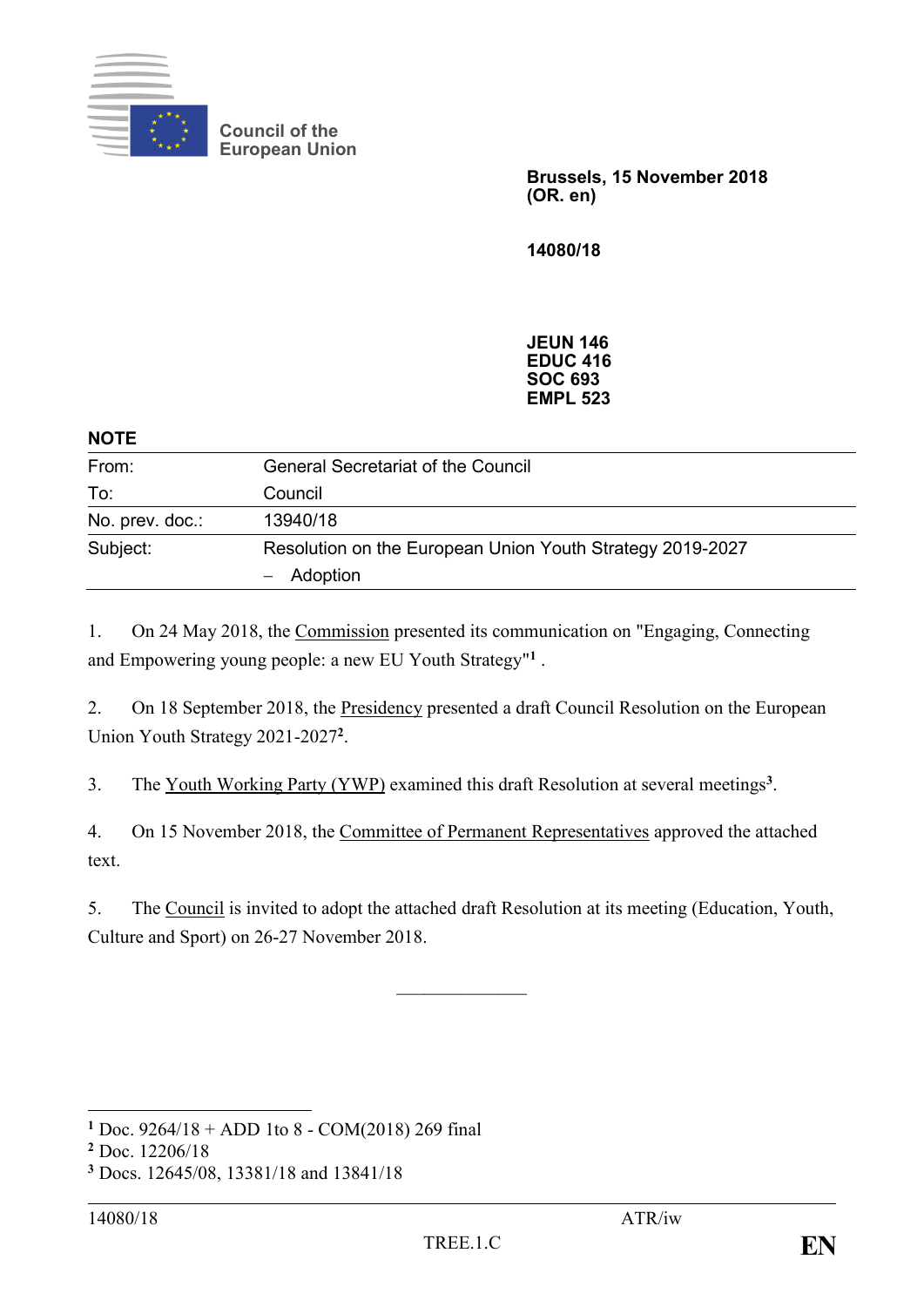# **Draft Resolution of the Council of the European Union and the Representatives of the Governments of the Member States meeting within the Council on a framework for European cooperation in the youth field: The European Union Youth Strategy 2019-2027**

## THE COUNCIL OF THE EUROPEAN UNION AND THE REPRESENTATIVES OF THE GOVERNMENTS OF THE MEMBER STATES MEETING WITHIN THE COUNCIL**,**

ACKNOWLEDGING the EU youth policy cooperation up to 2019. The EU has been running a dedicated EU Youth Policy cooperation based on the principles of active participation and equal access to opportunities since 2002**<sup>4</sup>** , in synergy with other policies targeting young people, such as education, training and employment. The cooperation prompted policy and legislative changes in the Member States and contributed to capacity-building of youth organisations.

RECALLING that since the objective of this Resolution is to set up an EU Youth Strategy able to address the challenges that young people are facing all over Europe, provide a common and coherent EU response to them, and complement the efforts and initiatives by Member States in this regard, such objective can be better achieved at EU level than by the Member States alone. The Council may therefore adopt initiatives, in accordance with the principle of subsidiarity as set out in Article 5 of the Treaty on European Union, in order to reach such objective. In accordance with the principle of proportionality as set out in that Article, this Resolution does not go beyond what is necessary in order to achieve that objective.

<sup>&</sup>lt;u>.</u> **<sup>4</sup>** Council Resolution on a renewed framework in the youth field (2010-2018) Resolution of the Council and of the representatives of the governments regarding the framework of European cooperation in the youth field (27 June 2002)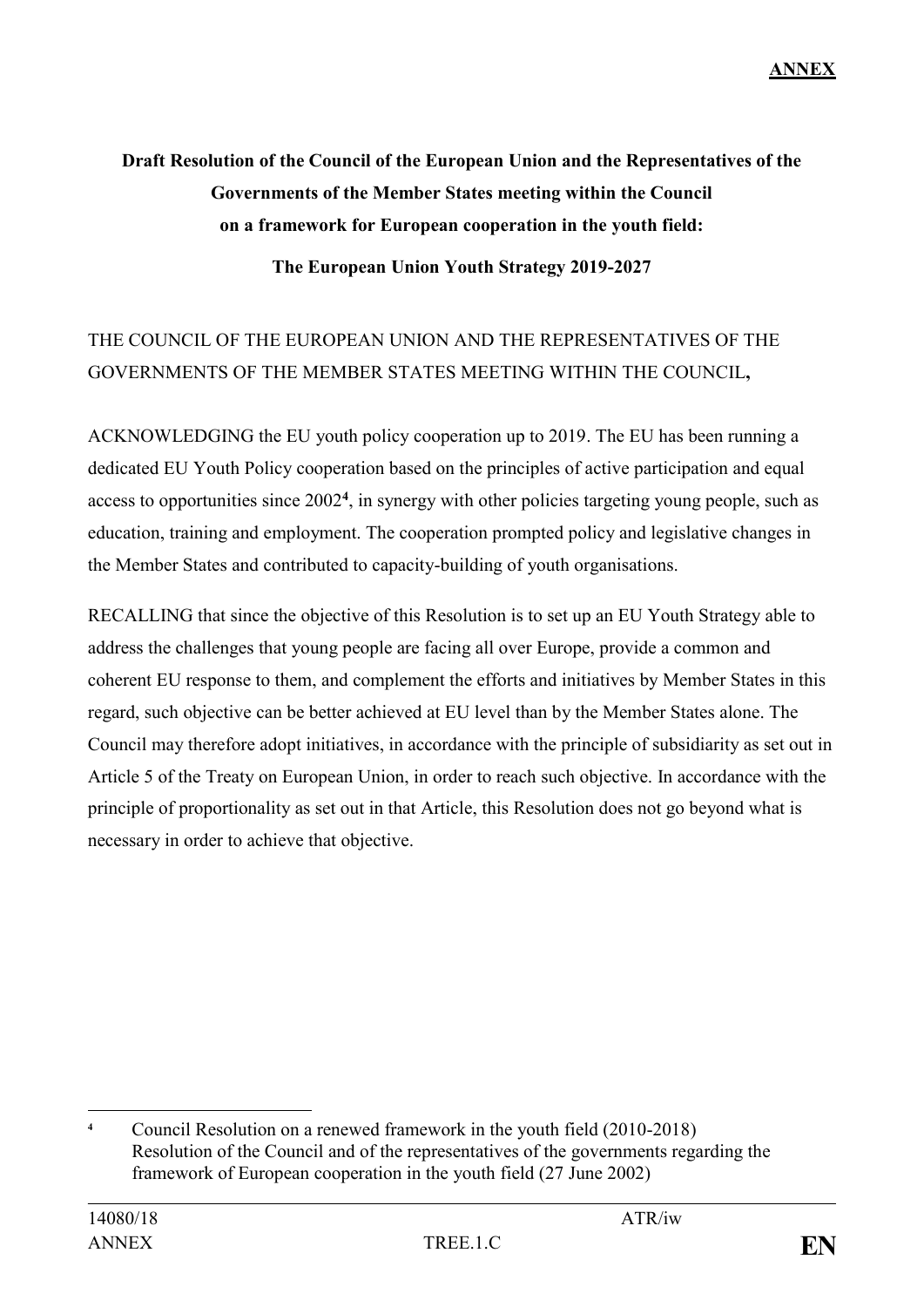#### RECOGNISE that

## **1. Young people have a specific role in society and face specific challenges**

Young people are keen to take control of their lives and engage with and support others. When taking control, they experience several typical transitions in their personal life and environment, from education to work, living on their own, partnerships or starting a family life. Many face uncertainties about their future, as a result of globalisation and climate change, technological change, demographic and socioeconomic trends, populism, discrimination, social exclusion and fake news with yet unknown effects on jobs, skills or the way our democracies work.

Special attention should be given to youth risking marginalisation based on potential sources of discrimination, such as their ethnic origin, sex, sexual orientation, disability, religion, belief or political opinion.

Socio-economic exclusion and democratic exclusion go hand in hand**<sup>5</sup>** . Youth struggling with disadvantages are generally less active citizens and have less trust in institutions. Europe cannot afford wasted talent, social exclusion or disengagement among its youth. Young people should not only be architects of their own lives, but also contribute to positive change in society. For young people to reap the full benefits of EU actions, these need to reflect their aspirations, creativity and talents, and respond to their needs. In turn, young people enrich the EU's ambitions: according to the EU Youth Report<sup>6</sup> this generation is the best educated ever and especially skilled in using Information and Communication Technologies and social media.

<u>.</u>

 $5$  Eurofound – section on NEETs:  $\frac{https://www.eurofound.europa.eu/topic/NEETS}{https://www.eurofound.europa.eu/topic/NEETS}$ 

**<sup>6</sup>** Doc. 9264/18 ADD 2 - SWD(2018) 169 final part 1-7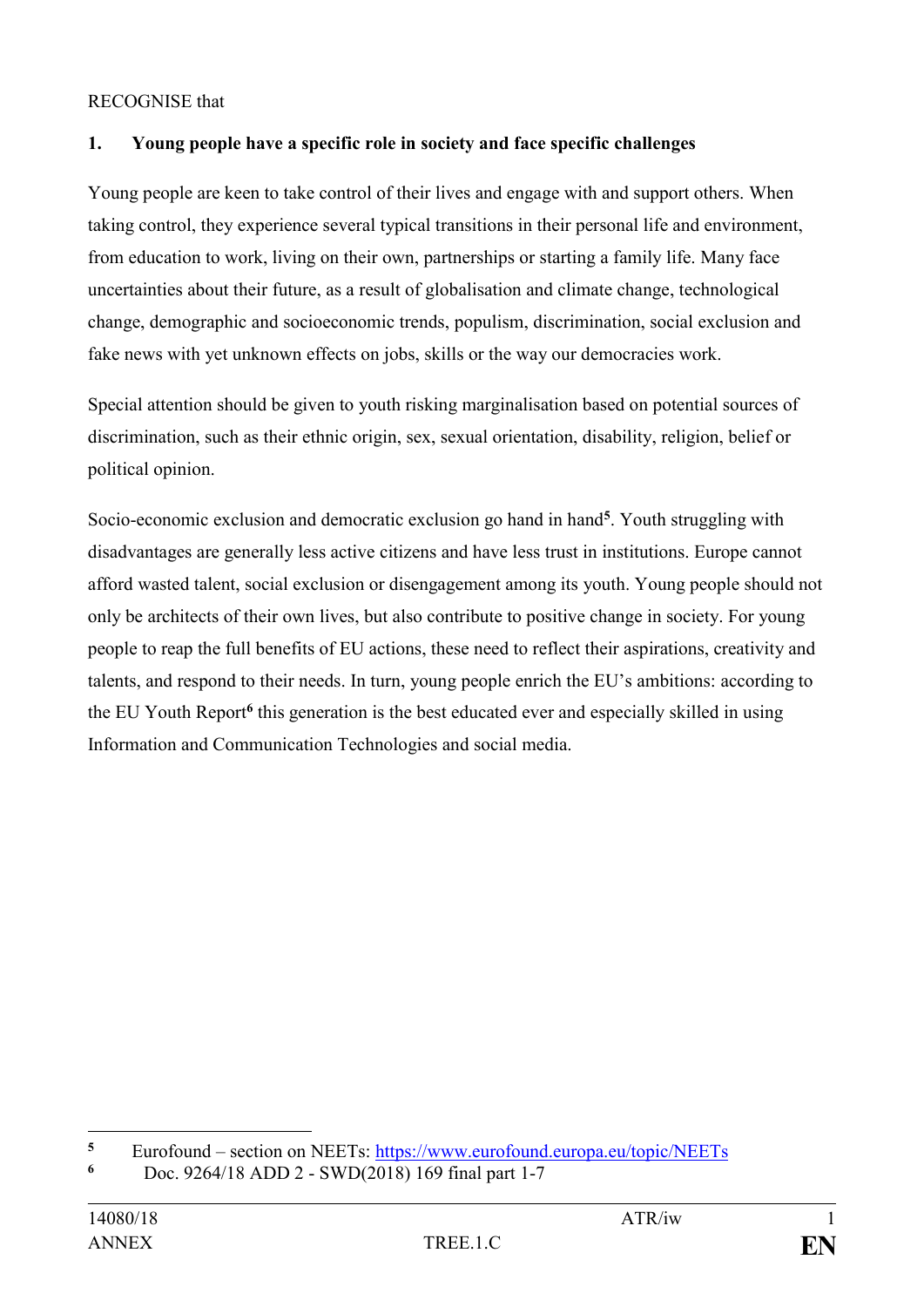## **2. A European Union Youth Strategy 2019-2027 is needed**

Building on the experiences and decisions of the cooperation in the youth field in the past years**<sup>7</sup>** , the European Union Youth Strategy 2019-2027 aims at tackling existing and upcoming challenges young people are facing all over Europe. The EU Youth Strategy provides a framework of objectives, principles, priorities, core areas and measures for youth policy cooperation for all relevant stakeholders with due regard for their respective competences and the principle of subsidiarity.

Relevant stakeholders are, amongst others, the EU member states, the relevant European Union institutions and other international organisations, such as the Council of Europe, local and regional authorities, youth councils, youth organisations, organisations working with young people, youth workers, youth researchers and civil society actors as well as structures of the programmes Erasmus+ and the European Solidarity Corps and their successor programmes.

By involving and empowering all young people, youth policy can contribute to successfully meeting the vision of a continent where young people can seize opportunities and relate to European values.

## **3. The European Youth Goals provide a vision for Europe**

In the course of the 6<sup>th</sup> cycle of the Structured Dialogue under the title "Youth in Europe: What's next?" decision-makers, young people and researchers jointly collected topics that were relevant for young people through an EU-wide consultation and clustered them in 11 areas. As a result of this participatory process which involved young people from all over Europe, the 11 European Youth Goals were developed. They reflect the views of European youth and represent the vision of those active in the Structured Dialogue.

<sup>&</sup>lt;u>.</u> **<sup>7</sup>** Commission Communication on Investing in Europe's Youth (COM(2016)940), Council Conclusions on strategic perspectives for European cooperation in the youth field post 2018, May 2017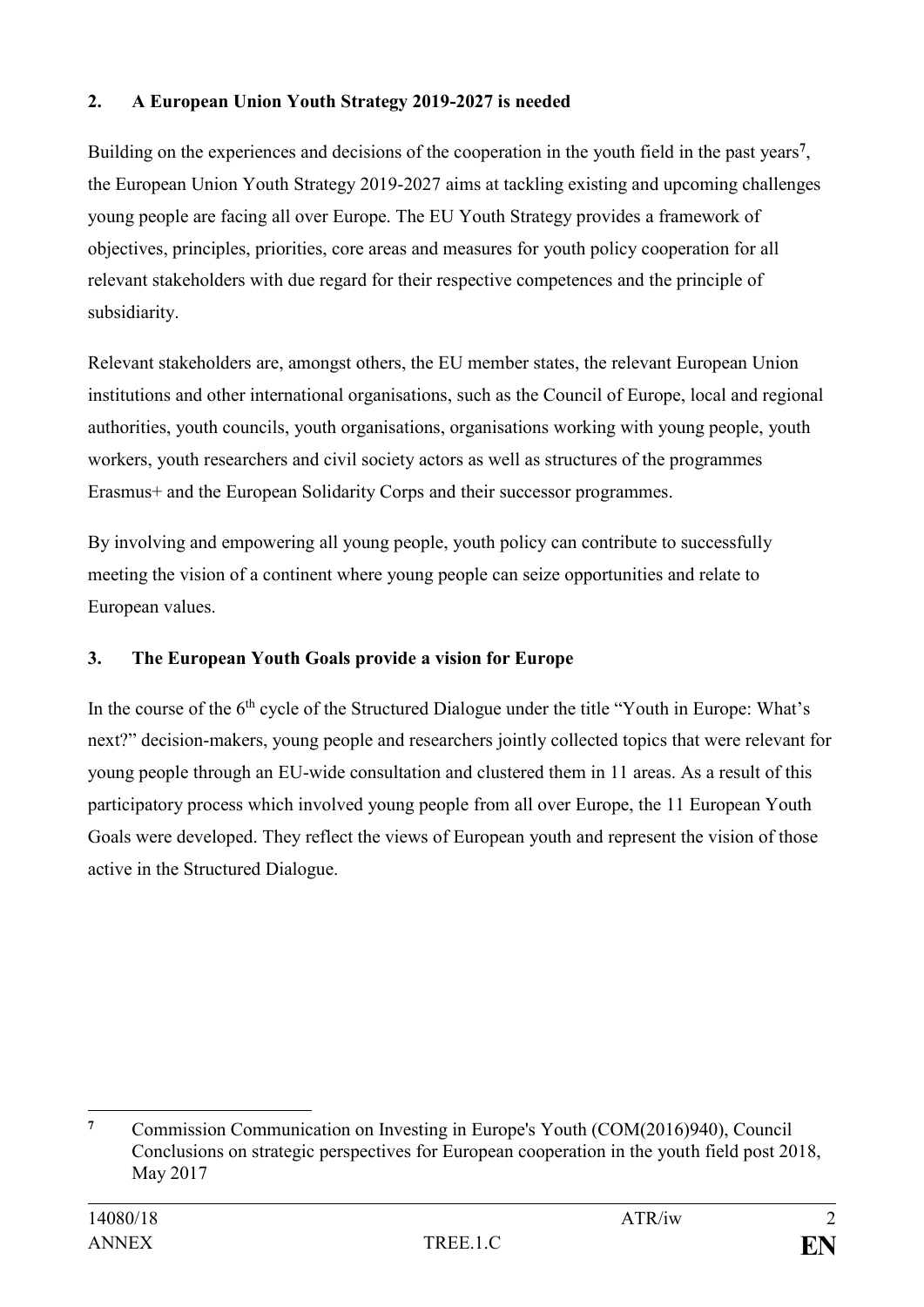They are a testimony to the eagerness of many young Europeans to participate in defining the direction in which European cooperation in the youth field should go. The EU Youth Strategy should contribute to realising this vision of young people by mobilising EU level policy instruments as well as actions at national, regional and local level by all stakeholders.

As an unedited voice from the participants, the European Youth Goals are presented in their full length in annex 3 to serve – with due respect for the principle of subsidiarity, national competence and the freedom of association – as inspiration and provide an orientation for the EU, its Member States and their relevant stakeholders and authorities.

#### WELCOME

The Commission Communication "Engaging, Connecting and Empowering young people: a new EU Youth Strategy" of 22 May 2018**<sup>8</sup>** .

## ACCORDINGLY AGREE on

## **1. Overall objectives**

EU youth cooperation shall make the most of youth policy's potential. It fosters youth participation in democratic life, in line with Article 165 of the Treaty on the Functioning of the EU. It also supports social and civic engagement and aims to ensure that all young people have the necessary resources to take part in society.

In the coming years, the strategy strives to:

- Enable young people to be architects of their own lives, support their personal development and growth to autonomy, build their resilience and equip them with life skills to cope with a changing world;
- Encourage and equip young people with the necessary resources to become active citizens, agents of solidarity and positive change inspired by EU values and a European identity;

<sup>1</sup> **<sup>8</sup>** Doc. 9264/18 + ADD 1 to ADD 8 - COM(2018) 269 final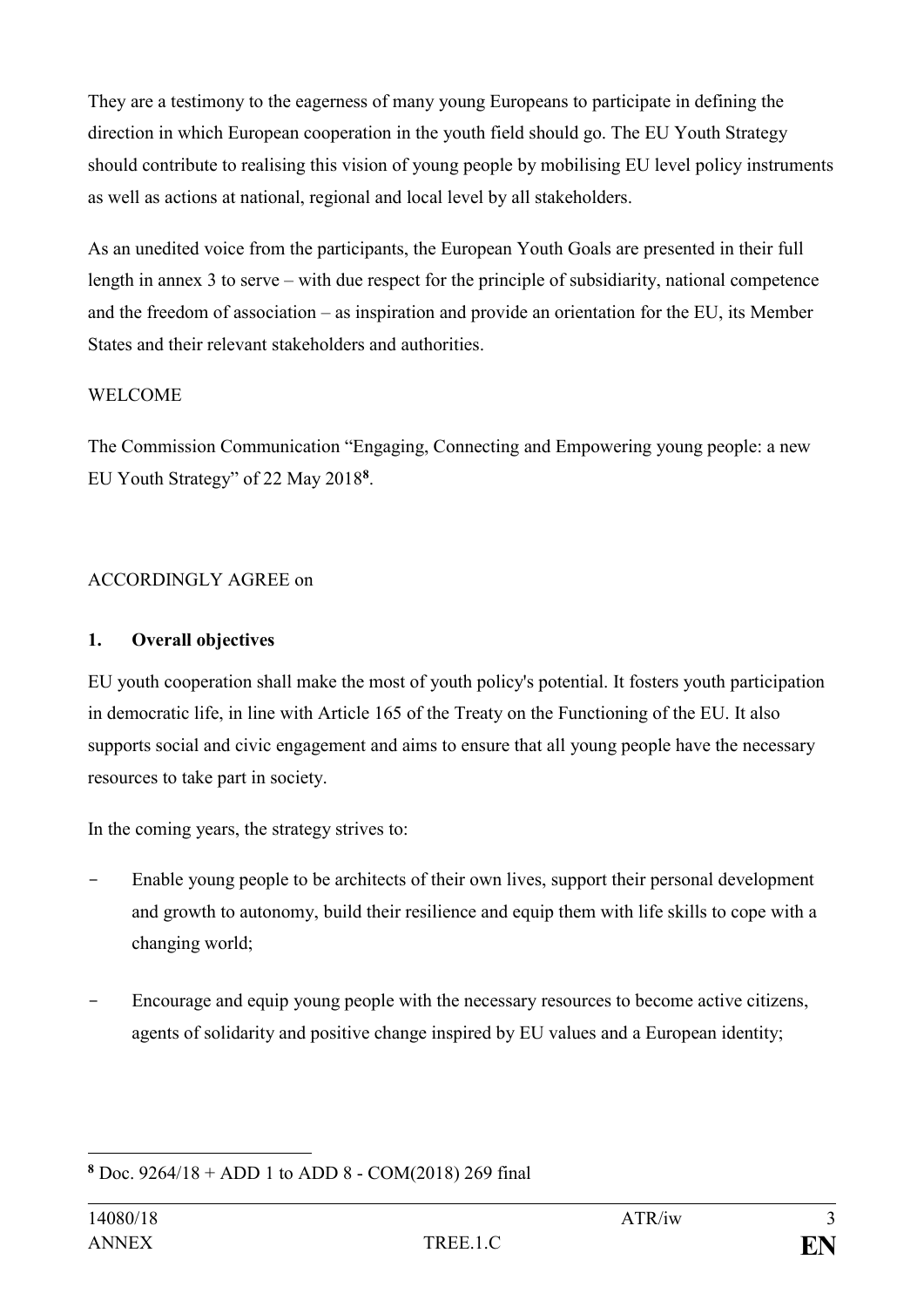- Improve policy decisions with regard to their impact on young people across all sectors, notably employment, education, health and social inclusion;
- Contribute to the eradication of youth poverty and all forms of discrimination and promote social inclusion of young people;

## **2. Guiding principles**

European Youth Policy and all actions undertaken within the European Union Youth Strategy 2019- 2027 should be firmly anchored in the international system of human rights . The following principles should be applied in all policies and activities concerning young people:

- A. Equality and non-discrimination: combating all forms of discrimination and promoting gender equality, recognising that young people are at risk of facing multiple forms of discrimination, including age-based discrimination, and observing the principles recognised inter alia in Articles 21 and 23 of the Charter of Fundamental Rights of the European Union.
- B. Inclusion: acknowledging that young people are not a homogenous group, and thus have diverse needs, backgrounds, life situations and interests, the EU Youth Strategy should promote activities and policies that are inclusive for all young people, especially those with fewer opportunities and/or those whose voices may be overlooked.
- C. Participation: recognising that all young people are a resource to society, all policies and activities concerning young people should uphold young people's right to participate in the development, implementation and follow-up of policies affecting them by means of meaningful participation of young people and youth organisations. In this context, policies should be built in recognition of the changes brought about by digital communication affecting democratic and civic participation.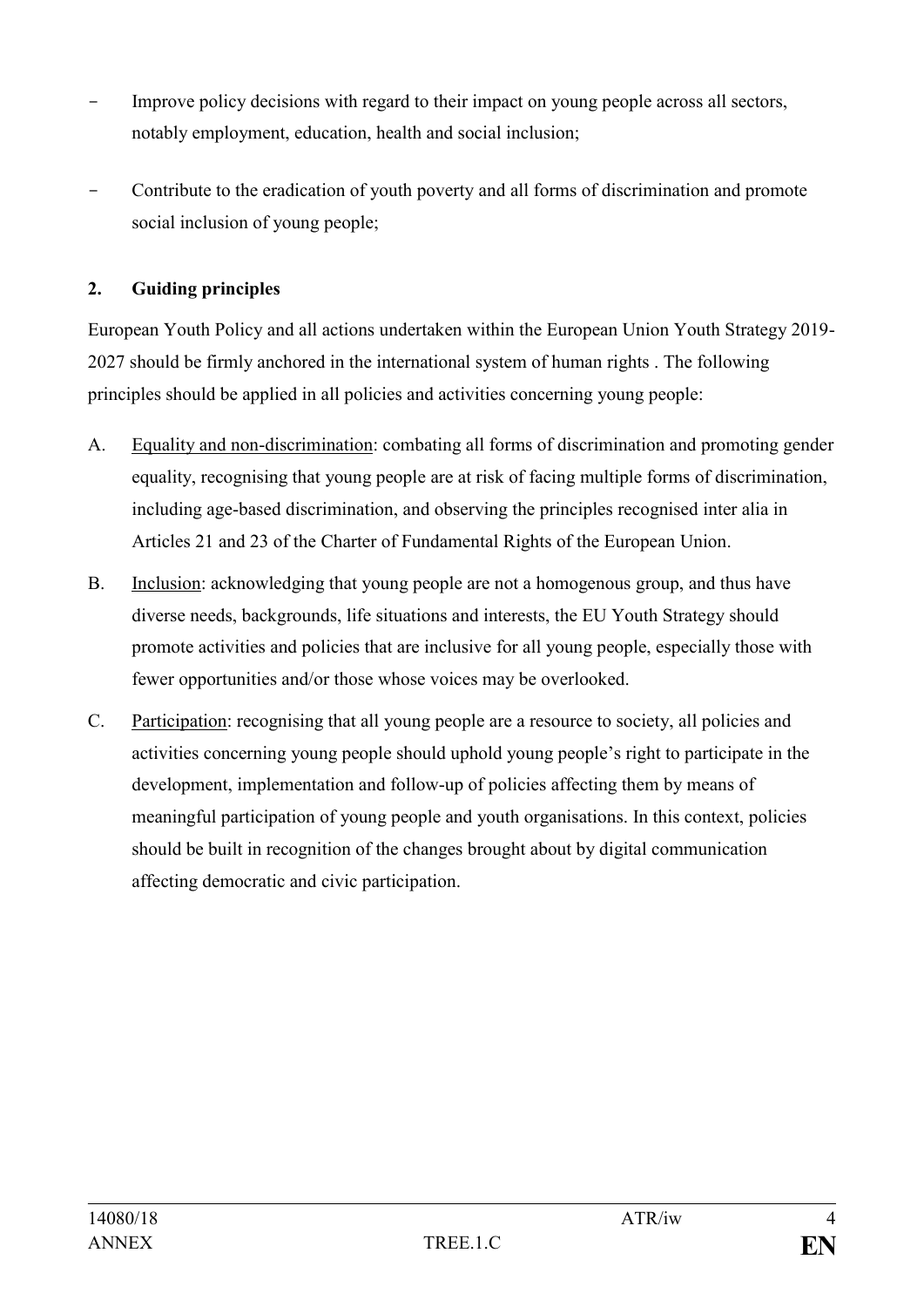- D. Global, European, national, regional and local dimension: in order to ensure sustainable impact on young people, it is important that EU youth policy be implemented with the interlinkages with regional and local levels in mind and that activities are conducted to support youth policies at grass-roots level. At the same time, young people's voices should be taken into account whenever global issues are addressed.
- E. Dual approach: Policies that strive to improve the lives of young people can never be limited to the field of youth itself. Therefore the dual approach agreed upon in the previous cooperation framework 2010-2018 is still indispensable as it aims to tackle youth-relevant issues on the one hand by mainstreaming initiatives across policy areas and on the other hand by specific initiatives in the youth sector.

## FURTHER AGREE on

#### **1. Working on effective, focused and joined-up implementation within and across sectors**

The lives of young people are shaped by policies rooted in manifold policy areas and on different levels of implementation. Hence, only by mainstreaming youth as a priority amongst different policy areas it can be ensured that the specific needs or effects for young people in envisaged policies or programs are taken into account. To lead by example, at EU level a cross-sectoral approach should be further pursued as a fundamental basis. Furthermore, youth mainstreaming can only be effective when it also guarantees a say for young people in all possible policy areas that affect them.

Cross-sectoral cooperation should be reinforced at all levels of decision-making striving for synergies, complementarity between actions, and including greater youth involvement.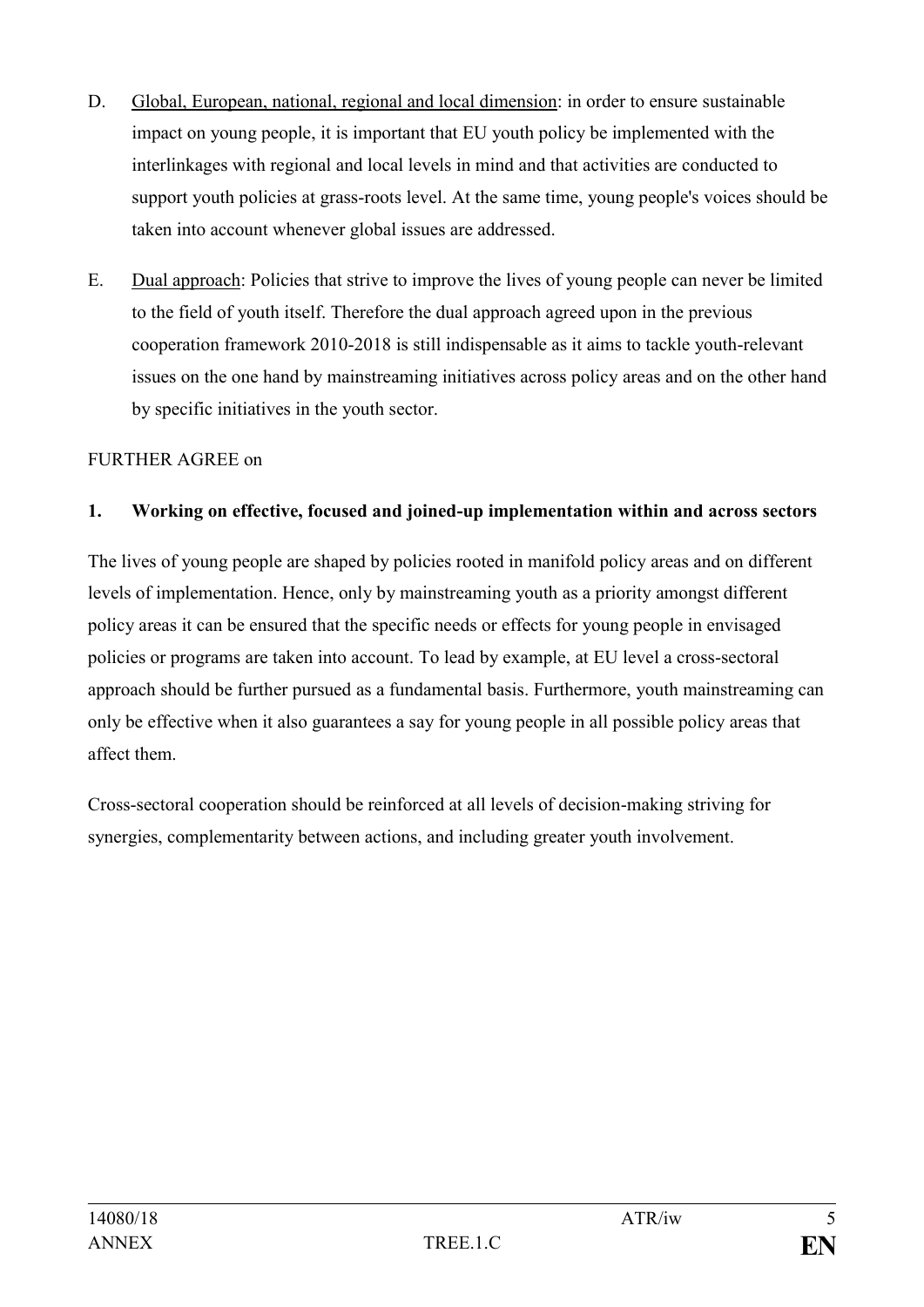## **2. Tackling core areas of the youth sector: Engage. Connect. Empower.**

## **a. Engage**

Providing pathways of engagement for young people in their daily lives but also in democratic life is vital for a functioning democracy and for society at large. Focussing on the participation of young people is particularly important, since any decision taken today will have the longest impact on the current generation of young people. Moreover, the age group of young people is less represented in political bodies and has fewer opportunities to influence and take part in decision-making processes than other age groups. The EU Youth Strategy aims towards a meaningful civic, economic, social, cultural and political participation of young people.

Therefore, engaging young people has to be a cornerstone of the future EU youth policy cooperation. This also means that young people must have a say in the development, implementation and evaluation of policies that concern them, such as the EU Youth Strategy as well as national youth strategies. To be as inclusive as possible and adapt to existing and upcoming challenges, exploring new and alternative forms of participation is essential.

## INVITE MEMBER STATES AND THE EUROPEAN COMMISSION, WITHIN THEIR RESPECTIVE FIELDS OF COMPETENCE, TO:

- ‒ Encourage and promote inclusive democratic participation of all young people in society and democratic processes;
- ‒ Actively engage young people, youth organisations and other organisers of youth work in the development, implementation and evaluation of policies affecting the lives of young people on local, regional, national and European level;
- ‒ Support the establishment and development of youth representations at local, regional and national level, recognising young people's right to participate and self-organise, the recognition of representative youth structures and their inclusion in the work of local, regional, national and European authorities;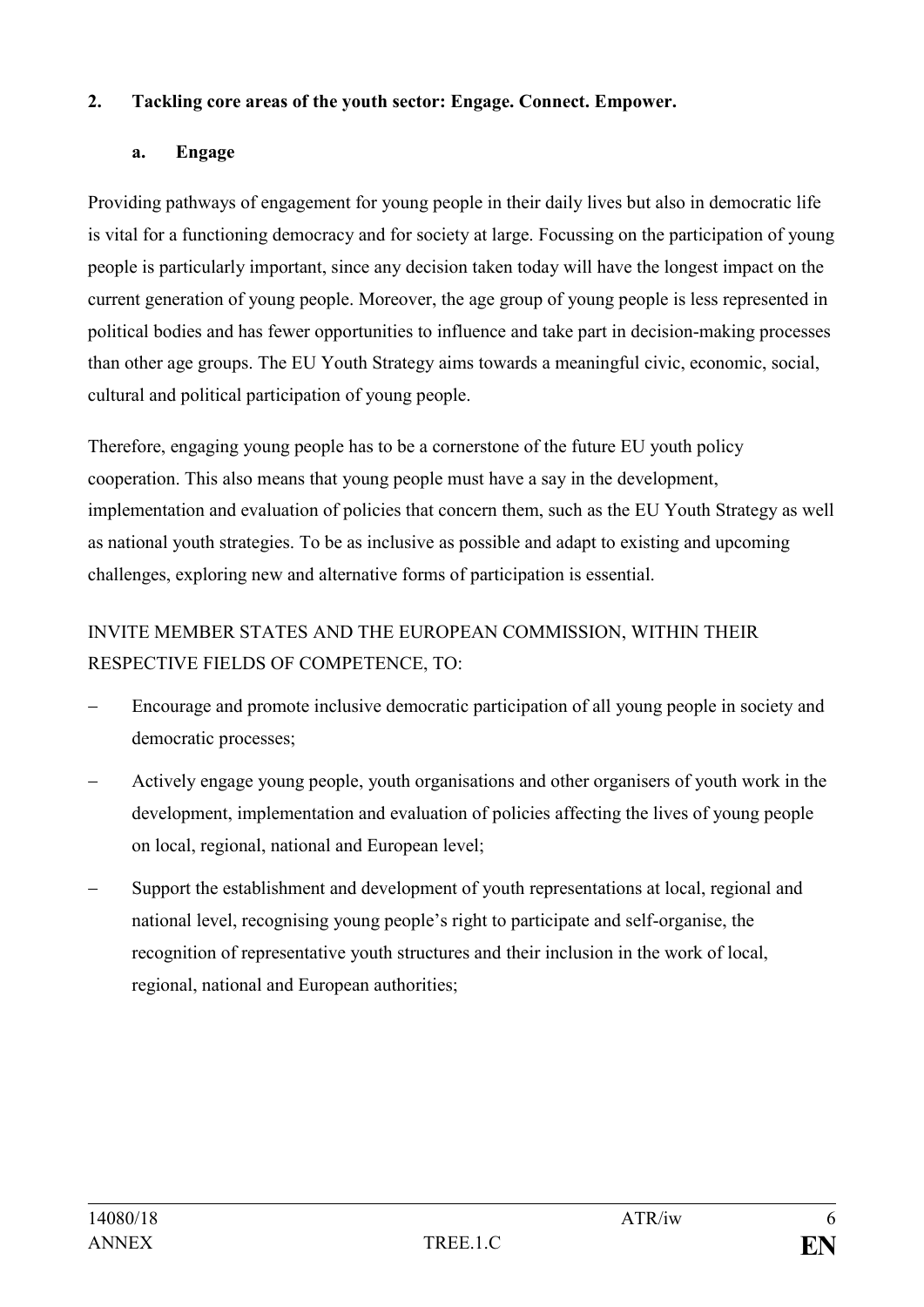- ‒ Support and convey the EU Youth Dialogue**<sup>9</sup>** in order to include diverse voices of young people in decision-making processes on all levels and foster the development of citizenship competencies, through citizenship education and learning strategies;
- ‒ Support and develop opportunities for 'learning to participate', raising interest in participatory actions and helping young people to prepare for participation;
- Explore and promote the use of innovative and alternative forms of democratic participation e.g. digital democracy tools and facilitate access in order to support youth participation in democratic life and engage young people in an inclusive way, whilst being aware that some young people do not have access to the internet and digital technologies, or the skills to use them;

## **b. Connect**

Young people in Europe are getting more and more connected. Connections, relations and exchange of experience are a pivotal asset for solidarity and the future development of the European Union. This connection is best fostered through different forms of mobility.

Therefore, opportunities for young people to experience exchanges, cooperation, cultural and civic action in a European context need to be accessible for all young people. This allows them to develop and strengthen personal, social and civic competencies, develop critical thinking and creativity, enhance employability and become active European citizens. Youth exchanges and projects within Erasmus+, the European Solidarity Corps and their successor programmes are sources for intercultural learning and empowerment especially for young people with fewer opportunities.

The EU youth cooperation should underpin these opportunities for young people. It should benefit from EU programmes such as Erasmus+ and the European Solidarity Corps and their successor programmes, in order to enhance knowledge about young people and their aspirations, and to strengthen policy cooperation and community building.

<sup>1</sup> <sup>9</sup> For further details see annex 1 on the EU Youth Dialogue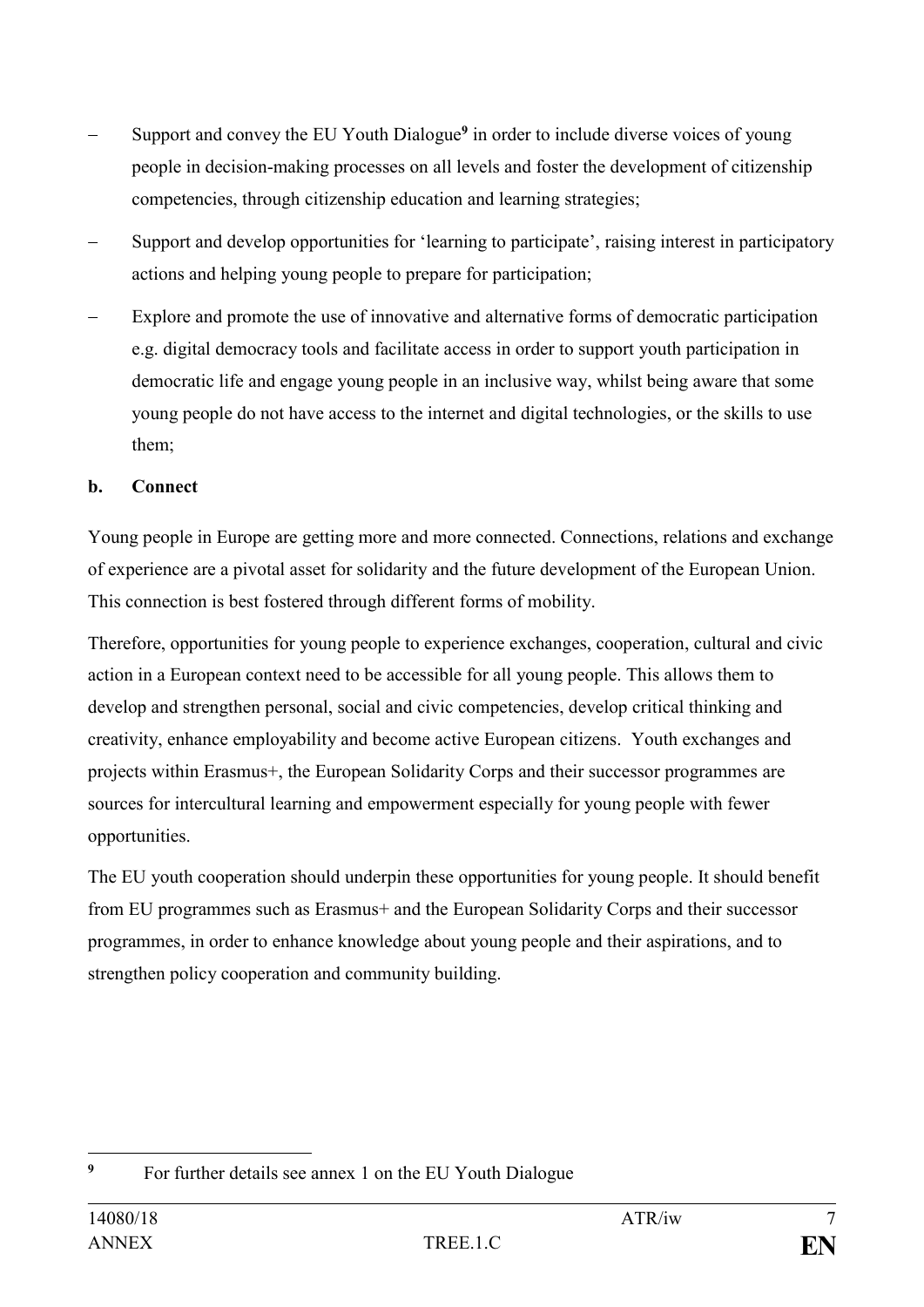The EU Youth Strategy should also foster the connectedness of young people in the EU and candidate countries, Eastern-Partnership and Western Balkan partners**<sup>10</sup>**, as well as with other third countries with whom the EU has association or cooperation agreements, as appropriate, with the help of the EU through relevant EU funding programmes.

INVITE MEMBER STATES AND THE EUROPEAN COMMISSION, WITHIN THEIR RESPECTIVE FIELDS OF COMPETENCE, TO:

- ‒ Enable access for all young people, as well as for youth workers, to cross-border mobility opportunities, including volunteering in the civil society sector, by eliminating obstacles and implementing support measures with special attention to young people with fewer opportunities;
- ‒ Encourage young people's engagement in solidarity, promoting support schemes and seek complementarity and synergies between EU funding instruments and national, regional and local schemes
- ‒ Actively engage young people and youth organisations in the design, implementation and evaluation of relevant EU funding programmes;
- ‒ Share best practices and further work on effective systems for validation and recognition of skills and competencies gained through non-formal and informal learning, including solidarity and volunteering activities, continuing the implementation of the Council Recommendation of 2012 on the validation of non-formal and informal learning.

#### **c. Empower**

Empowerment of young people means encouraging them to take charge of their own lives. This requires the necessary resources, tools and an environment that is willing to pay proper attention to the voice of young people. Today, young people across Europe are facing diverse challenges, such as difficulties in accessing their social rights, social exclusion and discrimination, as well as threats arising from fake news and propaganda.

<sup>1</sup> **<sup>10</sup>** [https://ec.europa.eu/neighbourhood-enlargement/policy/eu-and-western-balkans\\_en](https://ec.europa.eu/neighbourhood-enlargement/policy/eu-and-western-balkans_en)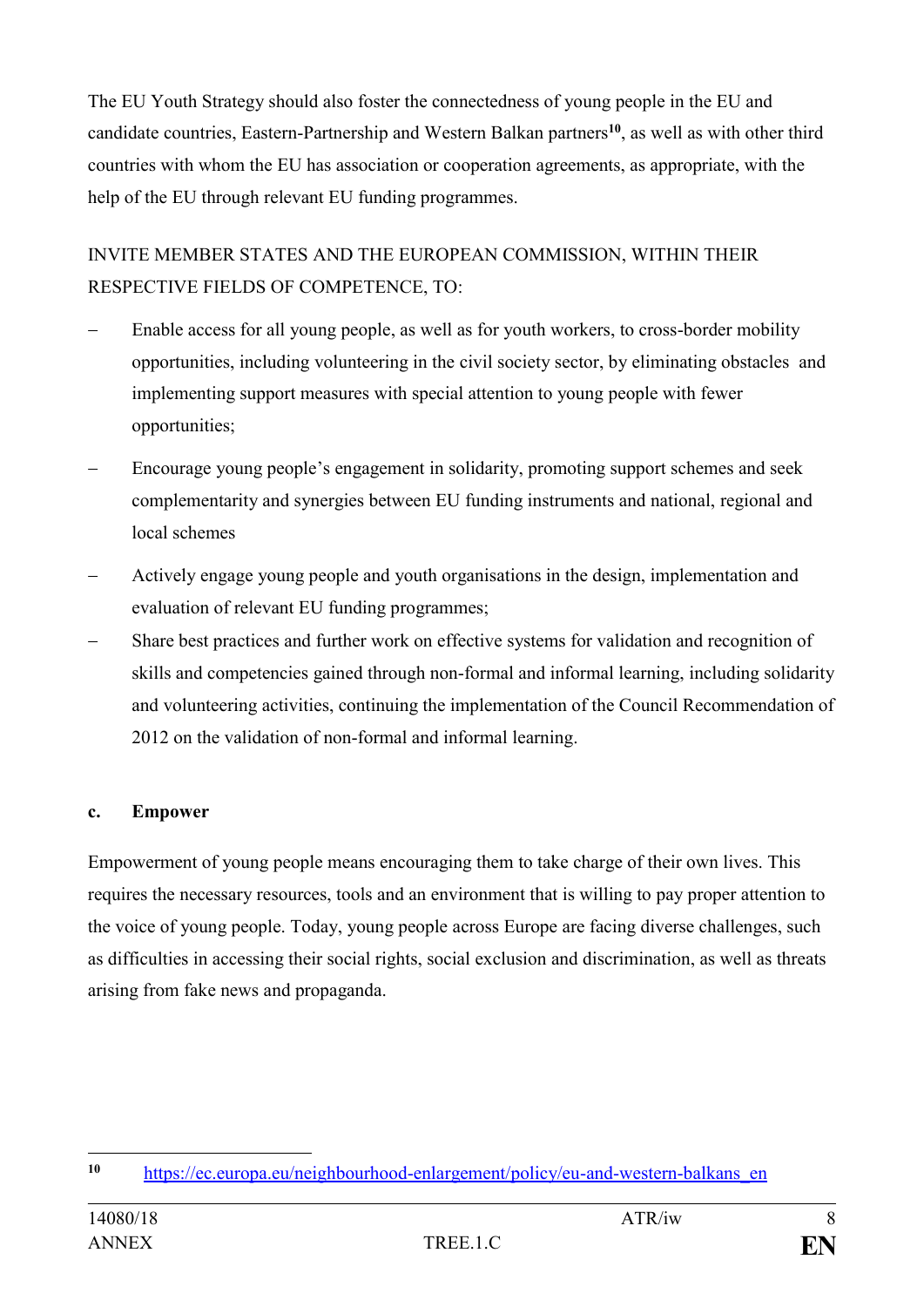In order to address these challenges and therefore allow for the true empowerment of youth, it is necessary to work collaboratively on policies that tackle the specific situation of young people and consequently improve the lives of young people in the EU.

In this context, youth work in all its forms can serve as a catalyst for empowerment: Youth work brings unique benefits to young people in their transition to adulthood**<sup>11</sup>**, providing a safe environment for them to gain self-confidence, and learn in a non-formal way. Youth work is known for equipping youth with key personal, professional and entrepreneurial competences and skills such as teamwork, leadership, intercultural competences, project management, problem solving and critical thinking. In some cases, youth work is the bridge into education, training or work, thus preventing exclusion.

To reap these benefits, there is a greater need for recognition of non-formal and informal learning through youth work, especially beneficial to those with little formal qualifications, as a way to improve employability. Recognition can be improved by a more systematic use of quality tools.

## INVITE MEMBER STATES AND THE EUROPEAN COMMISSION, WITHIN THEIR RESPECTIVE FIELDS OF COMPETENCE, TO:

- ‒ Develop and implement a European Youth Work Agenda for quality, innovation and recognition of youth work. In order to unleash the full potential, it is necessary to integrate the expertise of youth representations, youth organisations, youth workers and researchers. Further synergies with the work carried out by the Council of Europe in this area should be encouraged;
- ‒ Support quality youth work development on local, regional, national and European level, including policy development in the field, training for youth workers, the establishment of legal frameworks and sufficient allocation of resources;

<u>.</u>

**<sup>11</sup>** Expert group on the 'contribution of youth work and non-formal and informal learning to address the challenges young people are facing, in particular the transition from education to employment'. [http://ec.europa.eu/assets/eac/youth/library/reports/contribution-youth-work](http://ec.europa.eu/assets/eac/youth/library/reports/contribution-youth-work-summary_en.pdf)summary en.pdf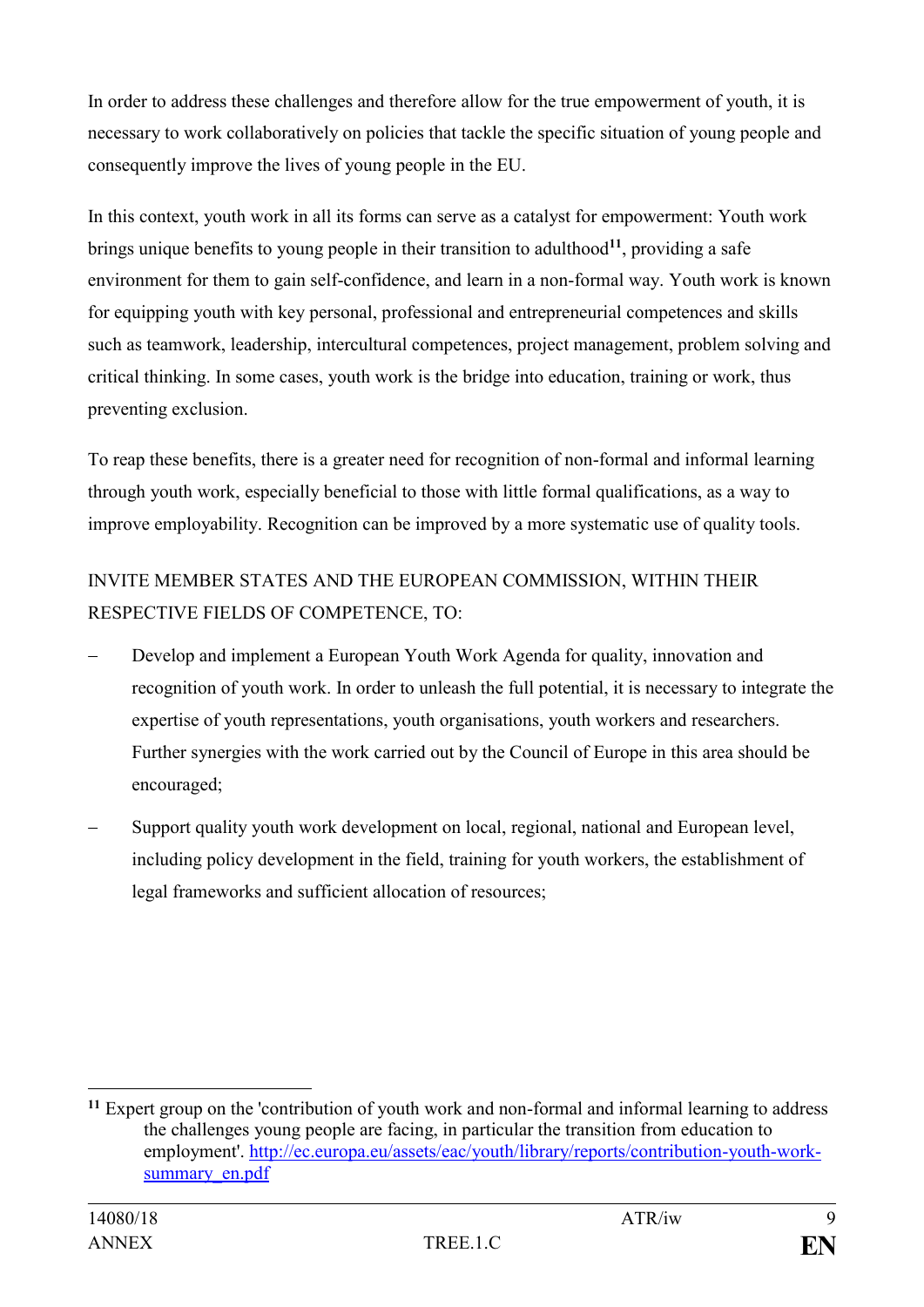- Support youth work activities on all levels, including grassroots, and recognise youth organisations as providers of competences development and social inclusion through youth work and non-formal education activities, while respecting national, regional and local activities in this field;
- ‒ Create and further develop, when and where possible, easily accessible youth contact points that deliver a wide range of services and/or provide information, including financial guidance, guidance and support on career, health and relationships and educational, cultural and employment opportunities.

## ACCORDINGLY INVITE MEMBER STATES AND THE EUROPEAN COMMISSION, WITHIN THEIR RESPECTIVE FIELDS OF COMPETENCE, TO:

#### **3. Cooperate on the Basis of Instruments and Governance**

To effectively implement the EU Youth Strategy across the EU and in the Member States, concrete instruments are needed. The following measures will be used to achieve the objectives of the EU Youth Strategy where appropriate on a local, regional, national, European and global level:

a. Evidence-based youth policy-making and knowledge building: EU Youth Policy should be evidence-based and anchored in the real needs and situations of young people. That requires continuous research, knowledge development and outreach to young people and youth organisations. The collection of disaggregated data on young people is of particular importance to foster understanding of the needs of different groups of young people, particularly those with fewer opportunities. Evidence based policy-making should be carried out with the support of the Youth Wiki, youth research networks, cooperation with international organisations such as the Council of Europe, the OECD and other bodies, including youth organisations.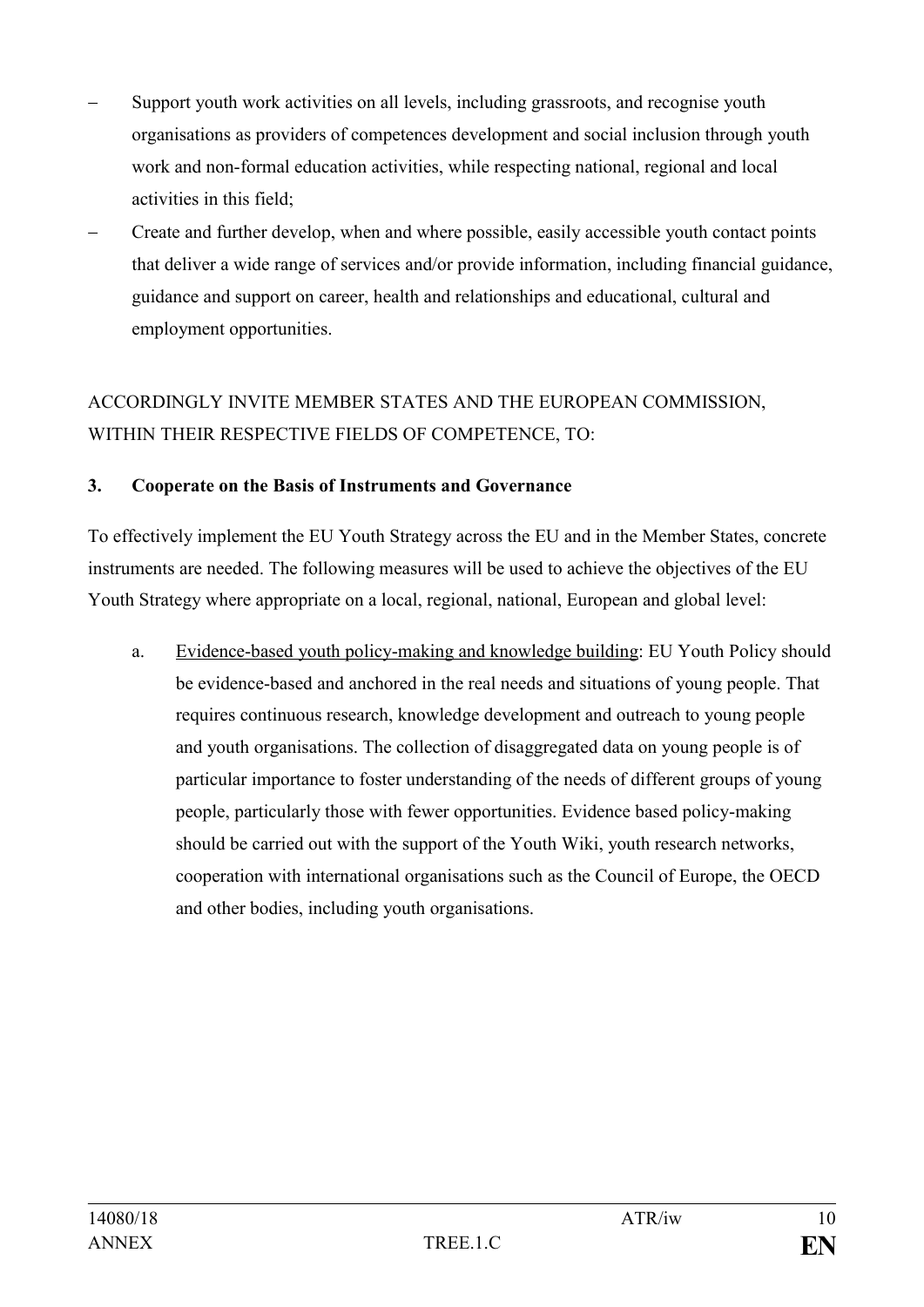- **b.** Mutual learning and dissemination: Mutual learning between Member States, the European Commission and relevant stakeholders should be a tool for the advancement of youth policy with regard to both core and cross-sectoral areas. Expert groups will continue to develop policy guidance, practical tools and share good practices; this strategy will offer new tools for mutual learning, such as peer reviews and peer counselling, high-level forums, analysis and studies, following the priorities of the EU Youth Strategy at large, and within the triennial Work Plans. It will pursue a more systematic approach to quality youth information, outreach and dissemination, building on its existing networks.
- c. Participatory governance: In order to acknowledge young people as experts of their own lives, it is crucial to ensure that young people and their representative organisations are involved in the different phases of implementation of the EU Youth Strategy. Participation increases visibility for young people and their concerns, but it also raises the visibility of decision-makers in youth policy in the eyes of young people. Participation also aims at increasing legitimacy and acknowledgement of youth policies. In order to build a basis for a regular civic dialogue, give stakeholders a greater role in coordinating the implementation of the strategy, offer opportunities to exchange information on activities and results, an EU Youth Strategy Platform will aim to facilitate participatory governance and coordination of the implementation of the Strategy. The Commission is invited to organise dedicated meetings to bring together, as appropriate, representatives of EU institutions, Member States, National Agencies of Erasmus+ and the European Solidarity Corps, youth organisations and other relevant stakeholders as well as local and regional authorities.
- d. Mobilising EU programmes and funds: The strategy will promote effective use of EU programmes and funds, such as Erasmus+, the European Solidarity Corps, European Structural and Investment Funds, Horizon 2020, including the Marie Skłodowska-Curie Actions, Creative Europe, and their successors. Member States are invited to explore synergies between funding sources at EU, national, regional and local levels.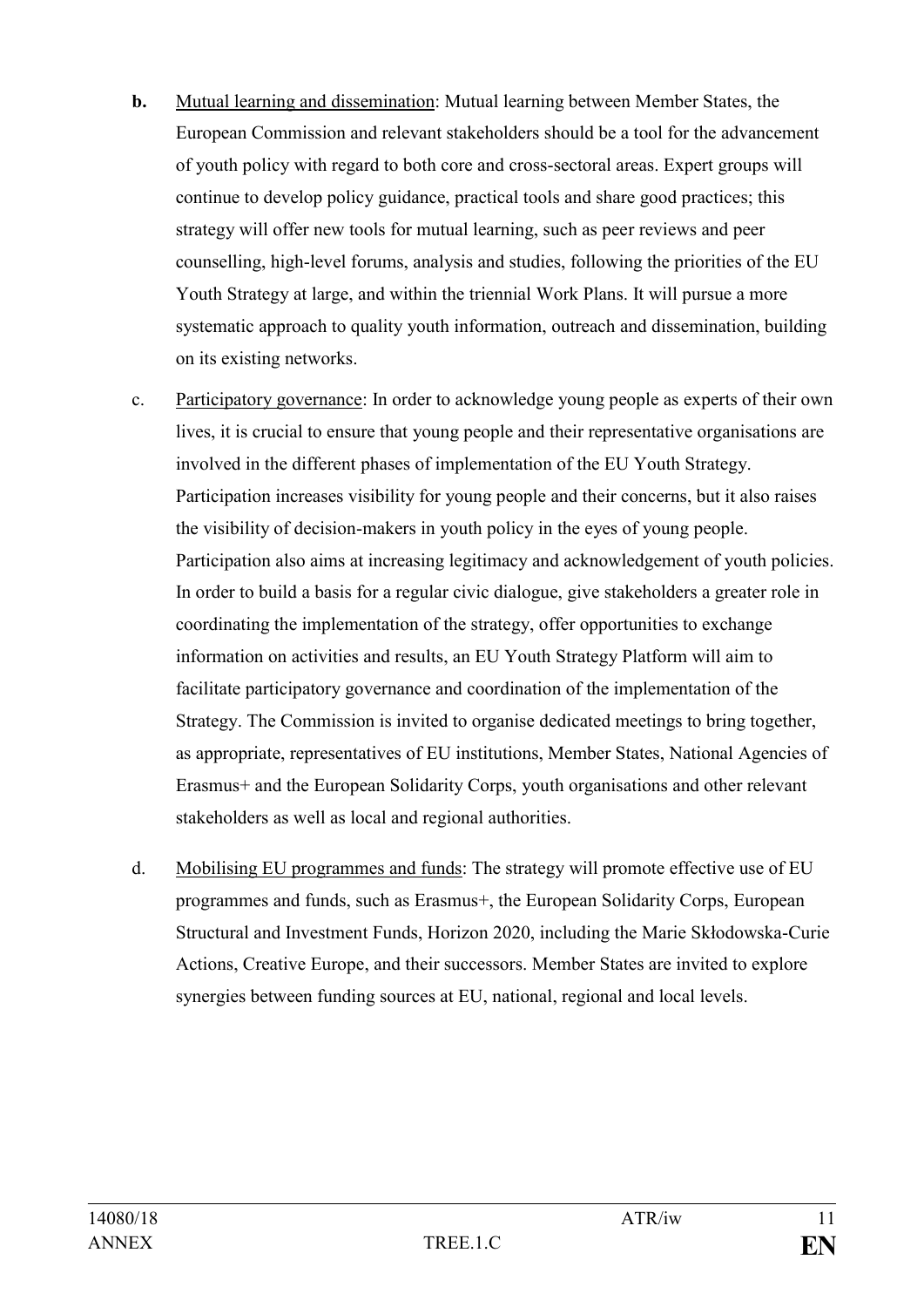- e. Monitoring of EU funding: Transparency on EU action for young people, should include monitoring of EU spending on youth, using existing mechanisms as appropriate.
- f. Communicating the EU Youth Strategy: Keeping in mind the different stakeholders involved in policy-making for young people, it is important to communicate the purpose and the content of the EU Youth Strategy in a comprehensive way and youth-friendly language. The EU Youth Strategy together with the European Youth Goals can provide orientation for people closely involved in shaping youth policy as well as to actors outside of that field, creating a new and positive narrative on EU youth policy and Youth Work in Europe.
- g. Future National Activities Planner**<sup>12</sup>**: The Future National Activities Planner (FNAP) intend to allow Member States on a voluntary basis to share their priorities in line with the EU Youth Strategy. Their aim is to increase transparency in the implementation of youth policies at regional, national and EU level. This should help identify appropriate partners for mutual learning activities, responding to individual needs of Member States. In order to avoid additional administrative burden, the FNAPs should build on existing national youth policy frameworks/ national youth strategies.
- h. EU Youth Dialogue**<sup>13</sup>**: Building on the achievements of the Structured Dialogue with young people and youth organisations, a new EU Youth Dialogue will be established, with the necessary tools, with the aim of including more decision-makers and young people, especially those not-listened-to and/or with fewer opportunities in decisionmaking processes and the implementation of the EU Youth Strategy, fostering their engagement and their political participation with the EU and society at large. In addition, a more regular exchange between EU Youth Dialogue National Working Groups and the European Commission should be facilitated.

 $12$ **12** For further details see annex 2 on the Future National Activities Planners<br> $\frac{13}{2}$  For further details are annex 1 on the FU Youth Dialogue

For further details see annex 1 on the EU Youth Dialogue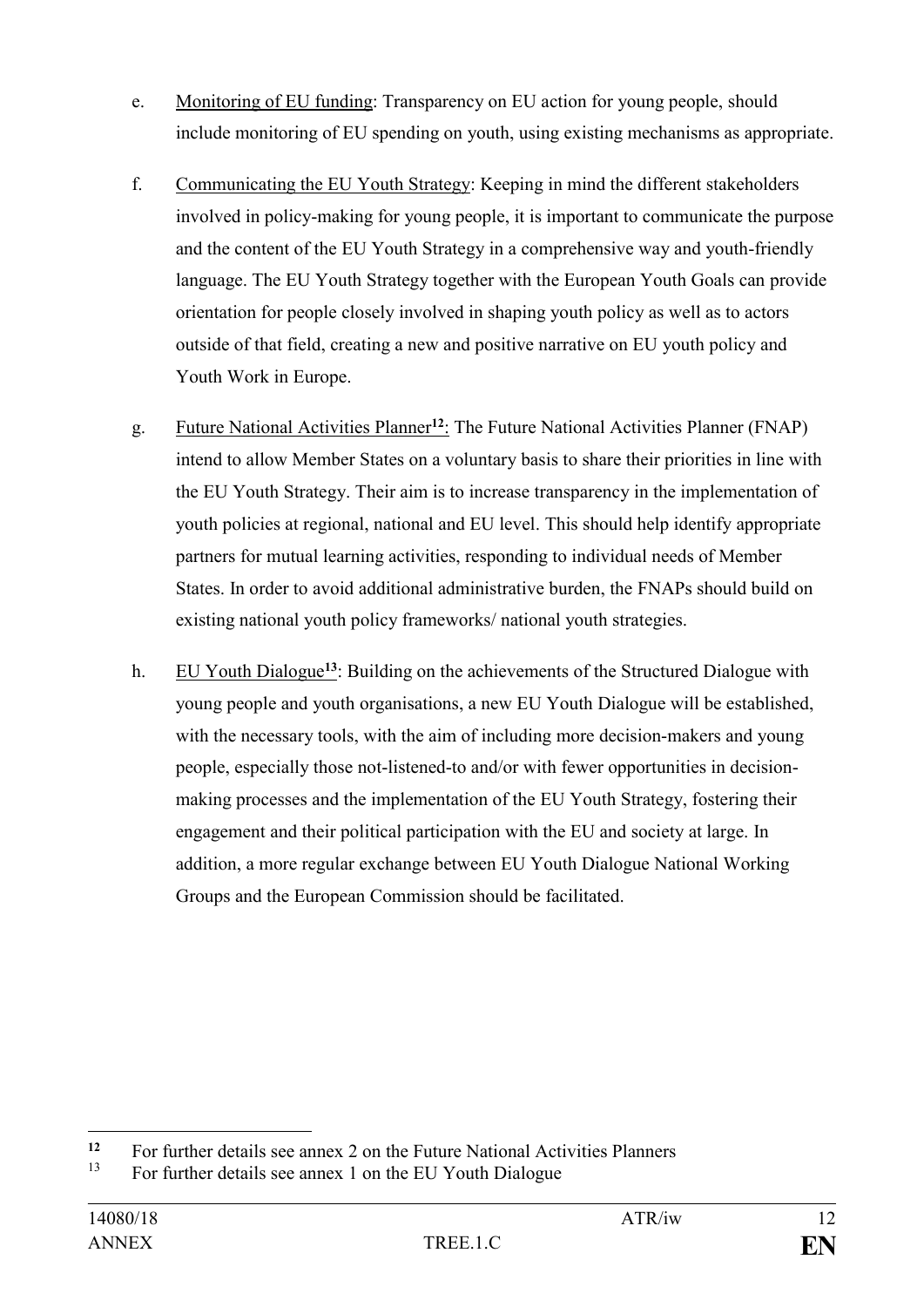- i. The EU Youth Coordinator: The Council welcomes the intention to establish an EU Youth Coordinator within the European Commission, with the objective of enhancing cross-sectoral cooperation, as well as knowledge development and exchange on youth issues within the European Commission services. The EU Youth Coordinator should work hand in hand with various stakeholders to ensure a coherent communication towards young people.
- j. Youth Information and Support: with the adequate provision of quality youth information services and platforms at all levels, including the European Youth Portal, and with the support of European-wide organisations, young people's equal access to quality information on their rights, opportunities, youth services and EU programmes for young people can be promoted;
- k. EU Work Plans for Youth: The EU Youth Strategy will be following triennial working periods which spans two Presidency Trios. The priorities and actions for the respective working periods will be presented in the EU Work Plans for Youth. The Council will set these EU Work Plans together with the Commission, beginning with a work plan for 2019-2021**<sup>14</sup>**. These plans should draw on the guiding principles and priorities of this Strategy, addressing youth issues in other Council configurations and their preparatory bodies in relevant policy areas.

<sup>1</sup> **<sup>14</sup>** For further details see annex 4 on the EU Work Plan for Youth 2019-2021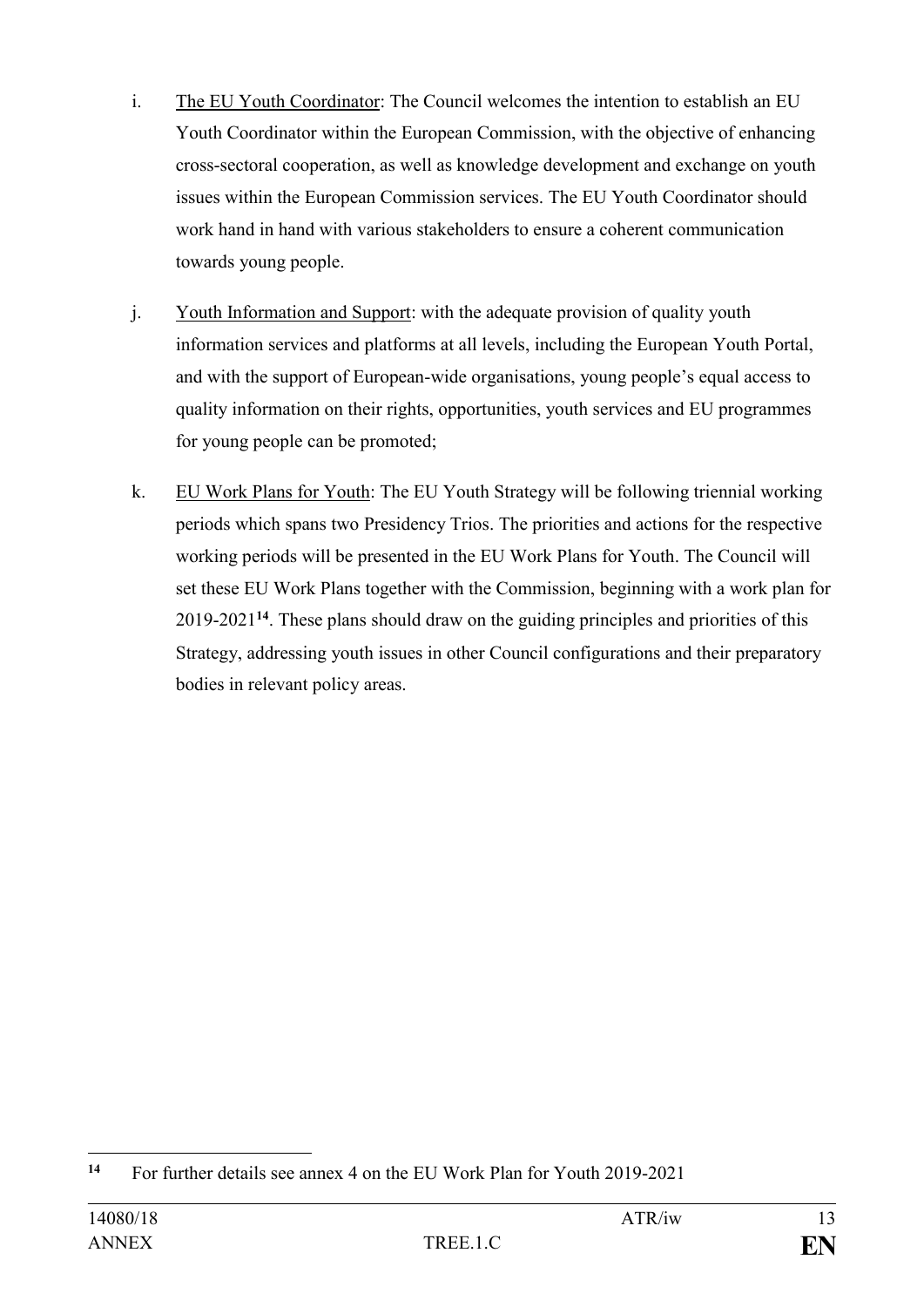- l. Monitoring, reporting, evaluation: In order to review and facilitate the progress of policy coordination, periodic monitoring of the progress achieved should be conducted. Good practices and their conditions for transferability should be identified to facilitate mutual learning between Member States. The Commission will report on the implementation of the EU Youth Strategy every three years, based inter alia on information provided by Member States and the Youth Wiki. The Youth Wiki will continue to provide information on the development of national youth policies. At EU level, youth organisations and other relevant stakeholders will be closely involved in monitoring progress through the EU Strategy Platform. The Dashboard of EU Youth Indicators can be used to monitor the overall situation of young people in Member States. The Member States and the European Commission are invited to review the Indicators' Dashboard in the first year after adoption of the EU Youth Strategy. Quantitative and qualitative indicators and benchmarks could be established, tailored to the needs of Member States and sectors involved, as a means for comparing best practices and monitoring the implementation of the strategy. A policy review of EU funded research projects should be conducted from 2019 on to extract relevant findings for the youth policy area.
- m. Mid-term Review: The Council shall carry out a mid-term review of the EUYS on the basis of an evaluation report to be submitted by the Commission by 31 December 2023. It shall review as appropriate this Resolution in the year 2024, in order to adjust it to possible new developments and needs.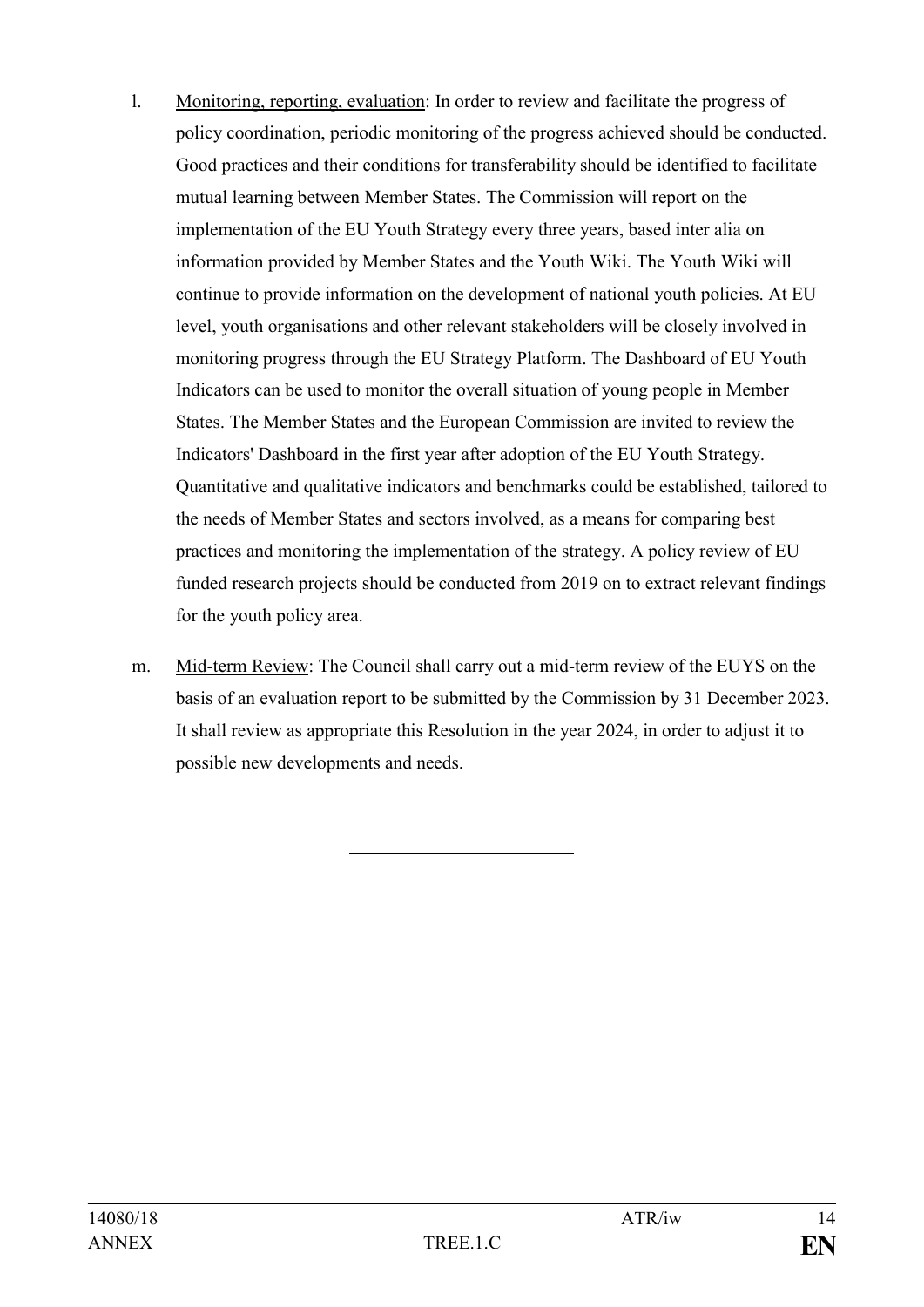## **Annex 1 to the ANNEX**

#### **- Annex 1 on EU Youth Dialogue -**

#### **1. Introduction**

'EU Youth Dialogue' means the dialogue with young people and youth organisations involving policy and decision makers, as well as experts, researchers and other relevant civil society actors, as appropriate. It serves as a forum for continuous joint reflection and consultation on the priorities, implementation and follow-up of European cooperation in the field of youth<sup>15</sup>.

The EU Youth Dialogue is the evolution of the Structured Dialogue process that has been established by the resolution on a renewed cooperation framework in the youth field (2010-2018) and further developed in the following years, accordingly to the results of continuous monitoring and evaluation $16$ .

The Council resolution on the future development of the Structured Dialogue adopted in May 2017 invited the Member States and the Commission "*to undertake a review of the Structured Dialogue process and its objectives for the European Cooperation in the Youth Field Post 2018 and consider innovative and effective ways of promoting meaningful and constructive dialogue and engagement with young people from diverse background, youth organisations, youth researchers and policy makers including stakeholders from other relevant sectors*."**<sup>17</sup>**

#### **2. Objectives of the EU Youth Dialogue**

The EU Youth Dialogue should contribute to the overall objectives and follow the guiding principles of the EU Youth Strategy as outlined in the Resolution above.

<sup>15</sup> Doc. 11865/18, Proposal for a Regulation of the European Parliament and of the Council establishing 'Erasmus': the Union programme education, training, youth and sport and repealing Regulation (EU) No 1288/2013.

**<sup>16</sup>** Doc. 9264/18 ADD 1 Commission Staff working document on Results of the open method of coordination in the youth field 2010-2018 Accompanying the Commission communication on Engaging, Connecting and Empowering young people: a new EU Youth Strategy.

**<sup>17</sup>** Doc. 9632/17 Council Resolution on the Structured Dialogue and the future development of the dialogue with young people in the context of policies for European cooperation in the youth field, post 2018.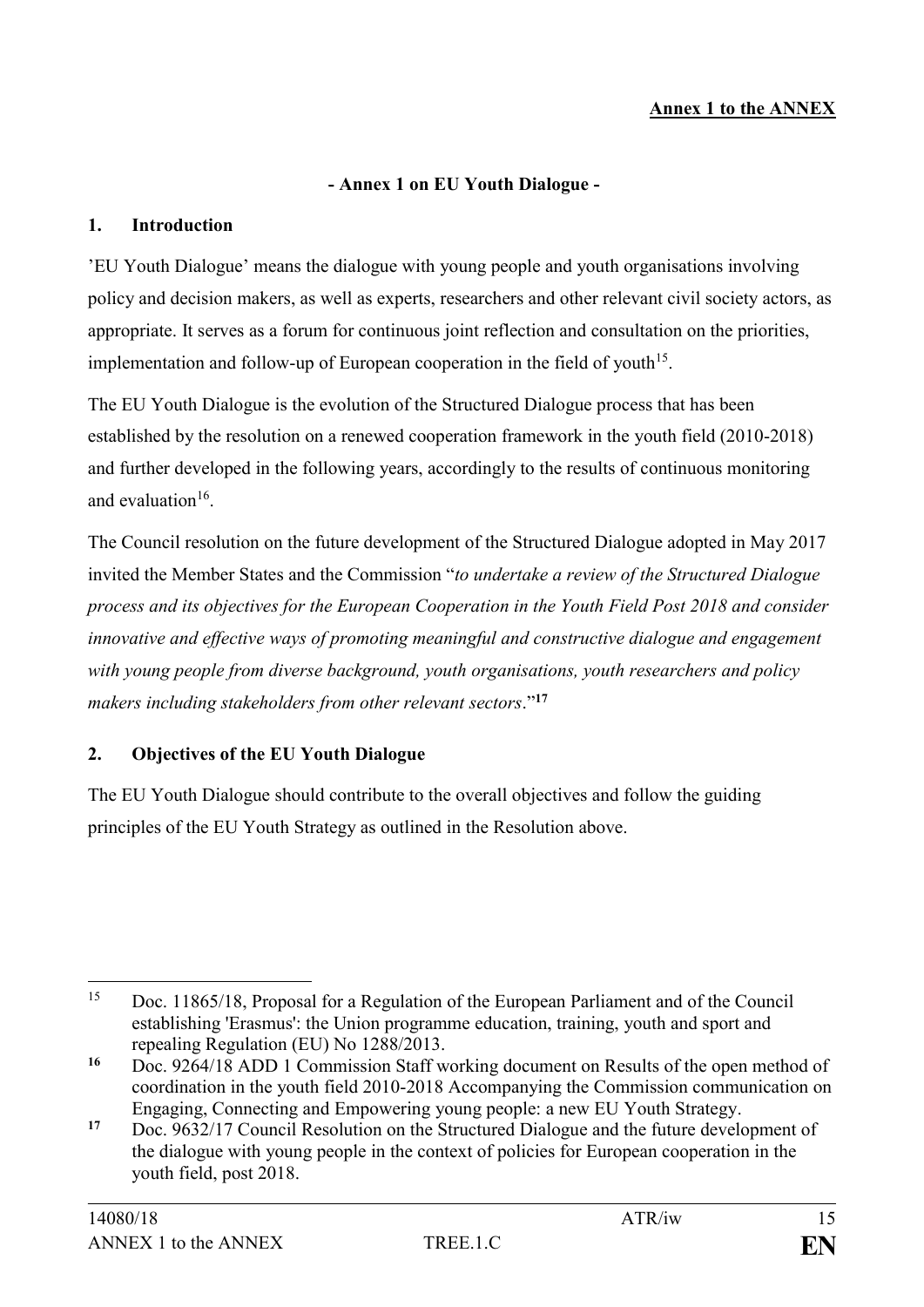The specific objectives of the EU Youth Dialogue are to:

- a) encourage the participation of young people in democratic life in Europe in line with article 165 TFEU;
- b) promote equal participation between young women and men;
- c) include diverse voices and to ensure openness to all young people to contribute to policyshaping;
- d) bring about positive change in youth policy at local, regional, national and European level;
- e) strenghten young people's' citizenship competencies and sense of belonging to the society and the European Union.

## **3. Implementation of the EU Youth Dialogue**

The EU Youth Dialogue should preferably follow work-cycles of 18 months with one thematic priority per cycle that is closely linked to the priorities of the EU Youth Strategy and the European Youth Goals where appropriate.

Every cycle should build on the learnings of the previous one. Continuous follow-up is vital to monitor quality outcomes and the impact in general of the whole process. Procedures for measuring impact, qualitative and/or quantitative, should be conducted throughout all process phases by all partners involved at the appropriate level.

Following the above mentioned objectives, the Youth Dialogue should build on approaches towards participation on different stages:

- a) Information on participation possibilities as well as on the overall topic, provided from local to European levels;
- b) Consultation, including online and offline interaction methods as well as evidence-based research results;
- c) Direct dialogue between decision-makers and young people, building on best practices in methodological approaches developed in the Structured Dialogue so far, as well as on continuous innovation in this respect;
- d) Continuous partnership in the governance of the process at national and European level, including partnerships with relevant sectors according to the topic of the cycle where appropriate.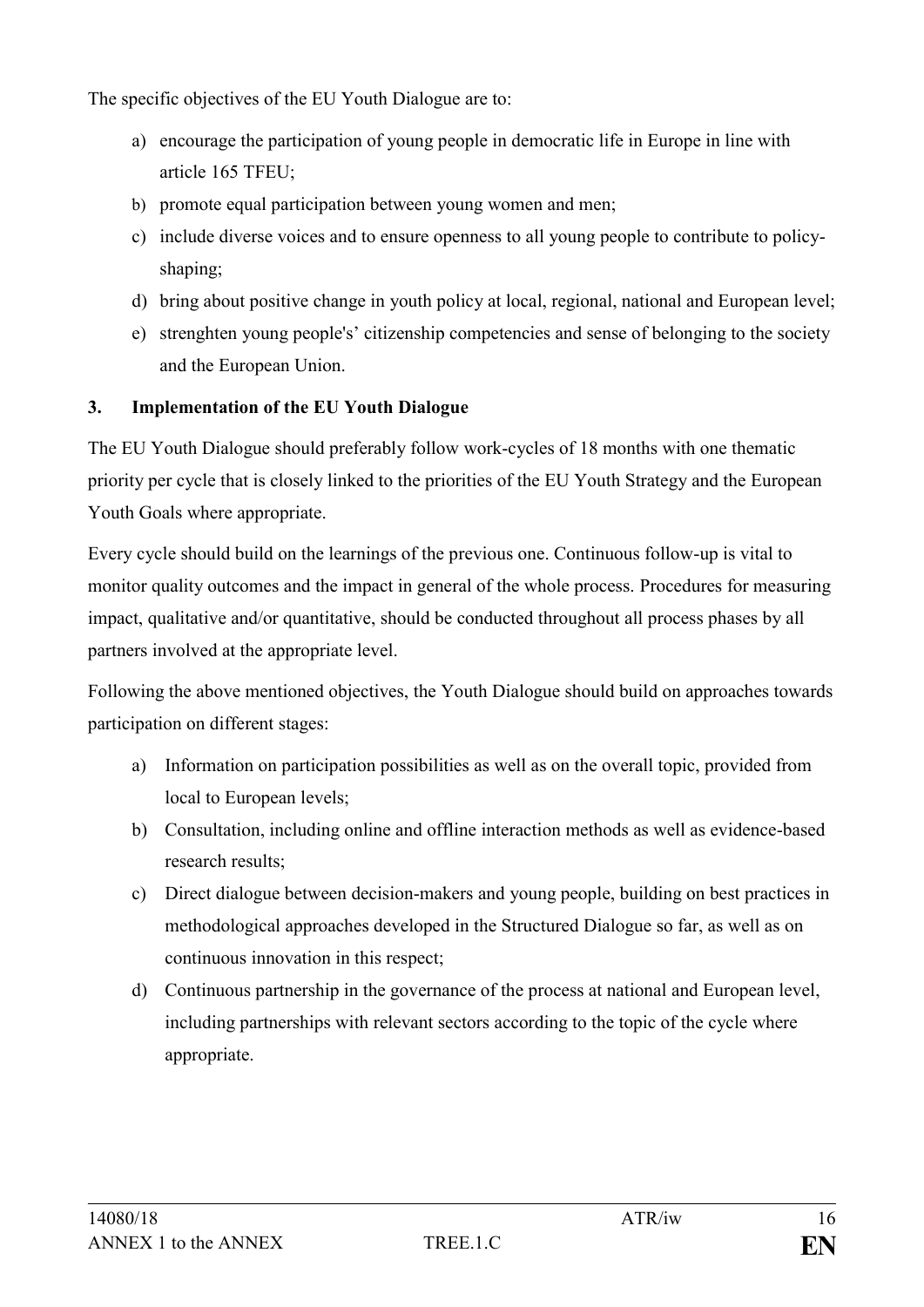### **4. Governance of the EU Youth Dialogue**

The governance of the EU Youth Dialogue should further build on the experience from the past, while aiming at a clearer and leaner process.

To support the implementation and governance of EU Youth Dialogue, diverse partnerships on different levels can be beneficial, for example with Youth Councils, youth organisations and other youth field stakeholders as well as partners from other sectors.

Member States are encouraged to enable youth participation in all phases of implementation of the EU Youth Dialogue by giving inter alia a leading role in the National Working Group to the National Youth Council.

\_\_\_\_\_\_\_\_\_\_\_\_\_\_\_\_\_\_\_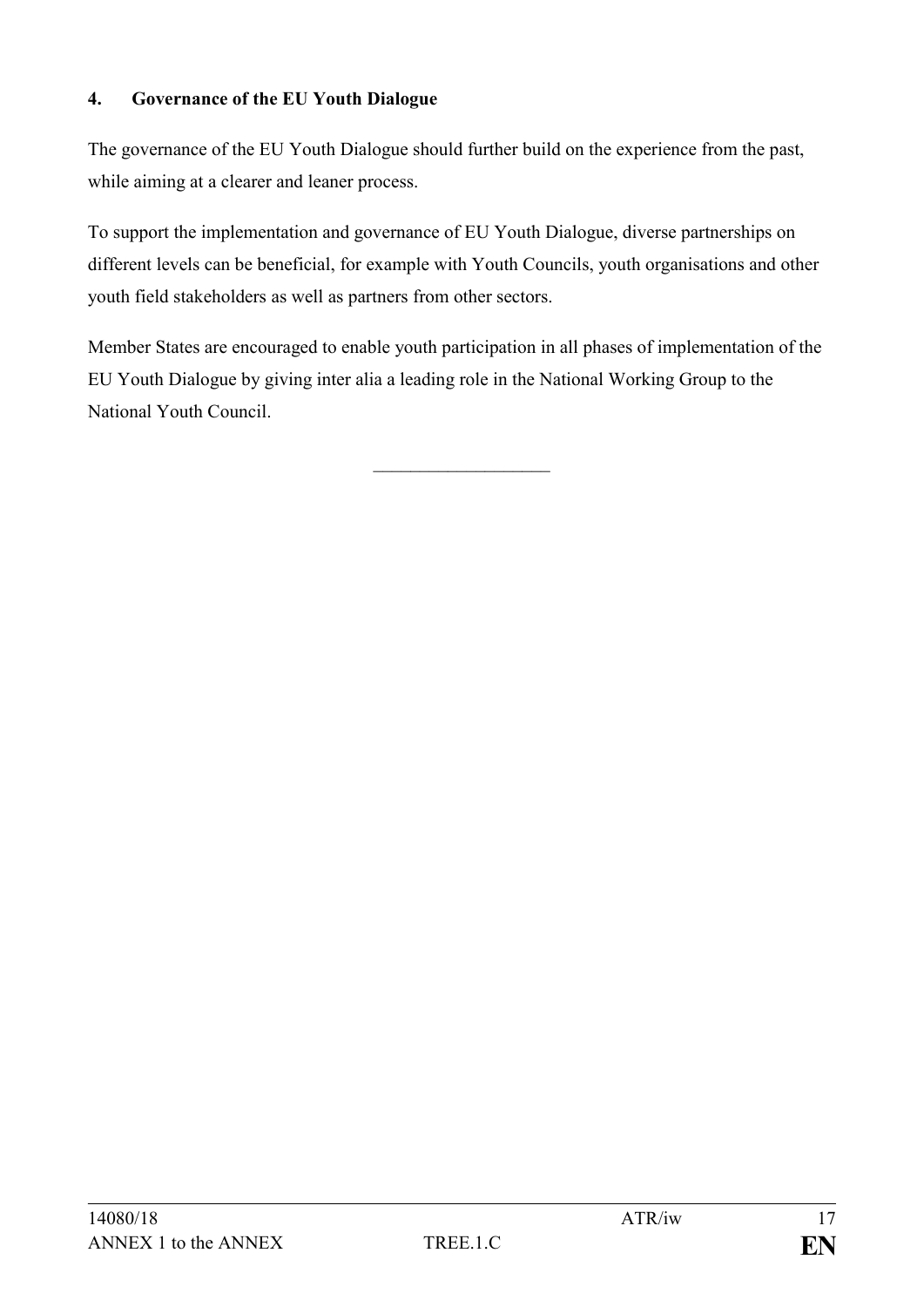#### **Annex 2 to the ANNEX**

#### **- Annex 2 on Future National Activities Planner -**

In order to increase transparency in the implementation of youth policies at regional, national and EU level, Future National Activities Planners (FNAPs) intend to allow Member States on a voluntary basis to share their priorities in line with the EU Youth Strategy.

Youth policies in Member States are among the most important instruments for the implementation of the EU Youth Strategy. They are often consolidated in a national youth strategy or an equivalent youth policy planning document. The content of such national youth strategies can be highly relevant for other Member States in allowing them to establish synergies, facilitate peer learning and help to identify and cluster different interests and specific needs of Member States in youth policy development.

The aim of collecting future national priorities in the field of youth is to:

- create a knowledge base to spark potential bilateral or multilateral projects and activities in the field of youth policy-making;
- allow Member States to engage strategically with other Member States with regard to national needs and future strategies;
- identify areas for mutual learning between Member States;
- give national and regional activities a role on the European stage.

In their FNAPs, Member States could:

- name responsible actors;
- outline the translation of the European priorities into the national context, connecting them to concrete actions;
- set out how the actions in the plans connect to national and EU funding programmes for youth, such as Erasmus+, the European Solidarity Corps, the Youth Guarantee and their successor programmes under the Multiannual Financial Framework 2021-2027.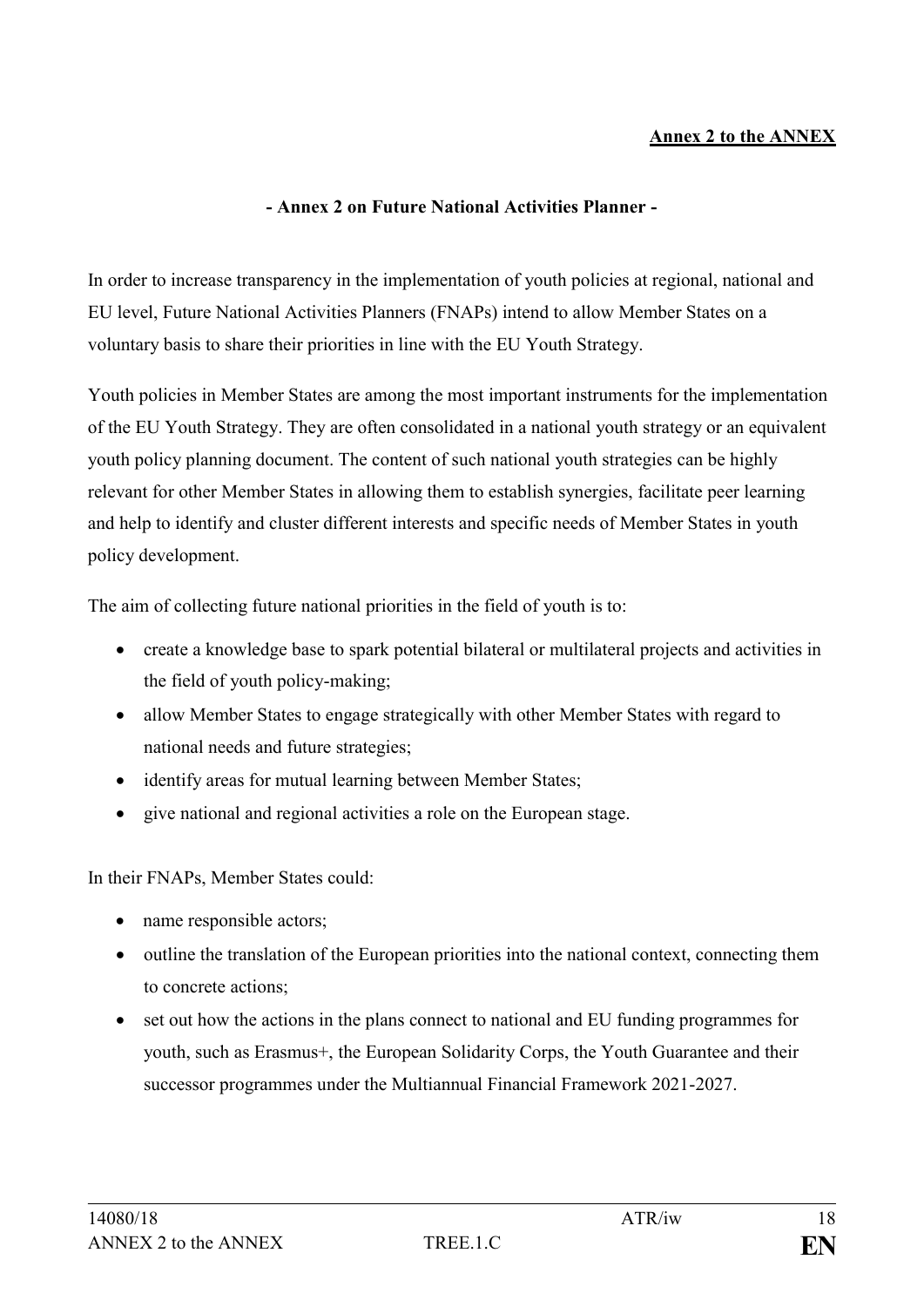The development of FNAPs should ideally follow the principle of youth participation in policymaking. Involvement of National Agencies for Erasmus+ and the European Solidarity Corps in this process could also be encouraged, alongside cooperation with different cross-sectoral actors.

In order to maximise the potential of mutual learning and synergies, the FNAPs should be made publicly available.

**\_\_\_\_\_\_\_\_\_\_\_\_\_\_\_\_\_\_**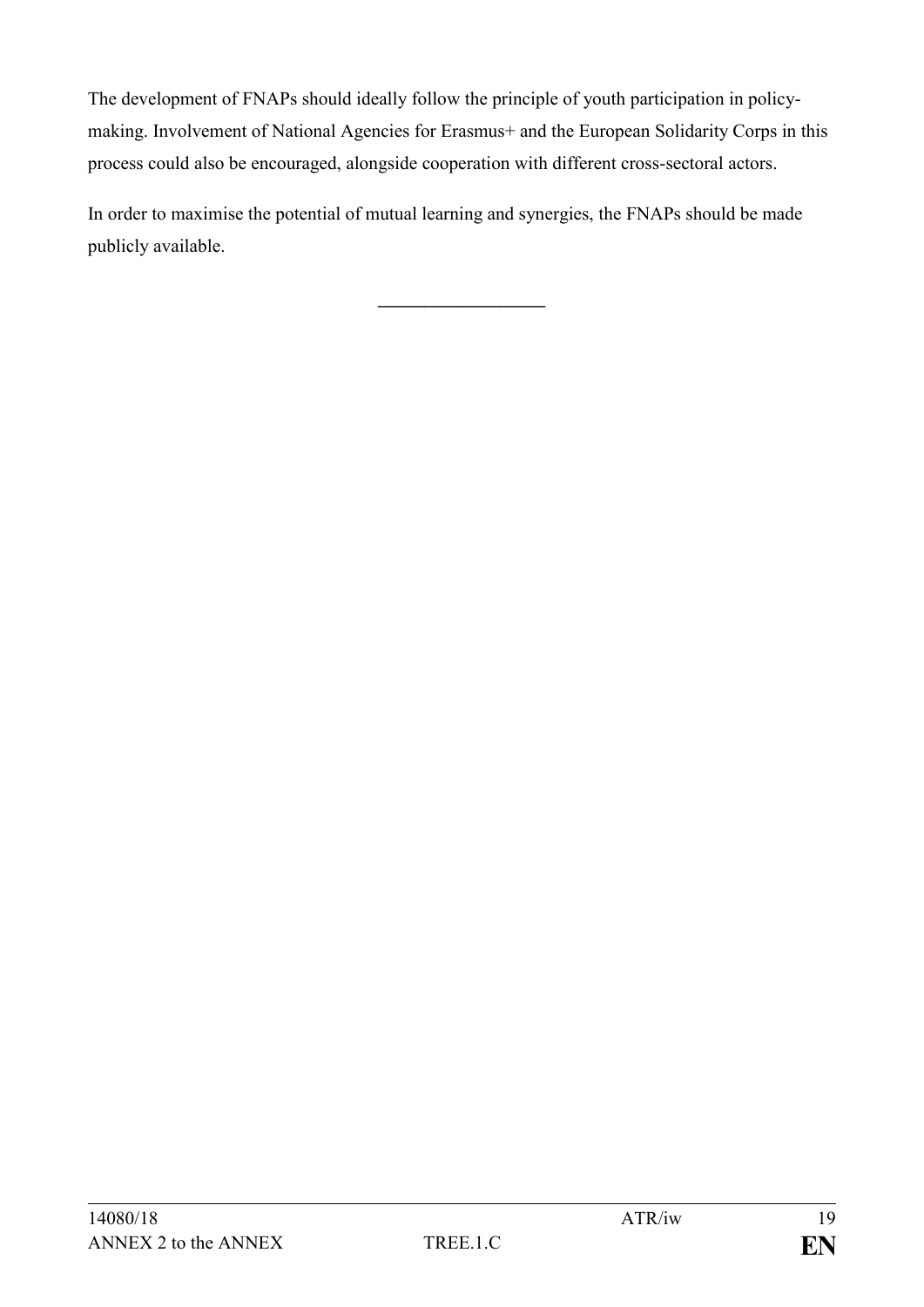#### **Annex 3 to the ANNEX**

#### **- Annex 3 on European Youth Goals -**

The European Youth Goals<sup>18</sup> are the outcome of the  $6<sup>th</sup>$  cycle of the Structure Dialogue with young people, decision-makers, researchers and other stakeholders that took place under the title "Youth in Europe: What's next?". The aim of this cycle was to collect voices of young people and contribute together to creating the EU Youth Strategy 2019-2027.

The European Youth Goals present a vision for a Europe that enables young people to realise their full potential. They identify cross-sectoral areas that affect young people's lives and point out which challenges need to be tackled.

The first phase of the  $6<sup>th</sup>$  cycle of the Structured Dialogue focused on blue-sky-thinking and defining a common understanding on the topic of the cycle. Young people, together with decisionmakers, identified relevant topics for policy-making in the youth field, which served the involved researchers as a basis for designing a Europe-wide consultation. In the following consultation phase, young people from all over Europe from a diverse range of backgrounds were involved through focus groups, surveys and other methods. Building on the results of this consultation, youth delegates and decisions-makers formulated together the 11 European Youth Goals listed below, which were widely welcomed by Ministers in the following EU Youth Council policy debate. The last phase of the cycle focused on planning concrete actions and exploring ways on how to implement the European Youth Goals.

Within their respective competences Member States and the European Commission are invited to draw inspiration from the European Youth Goals among others and include this vision wherever suitable in all related policies and agendas.

**<sup>18</sup>** [www.youthgoals.eu](http://www.youthgoals.eu/)

<u>.</u>

The Youth Goals icons have been designed by Mireille van Bremen and can be downloaded together with the design manual.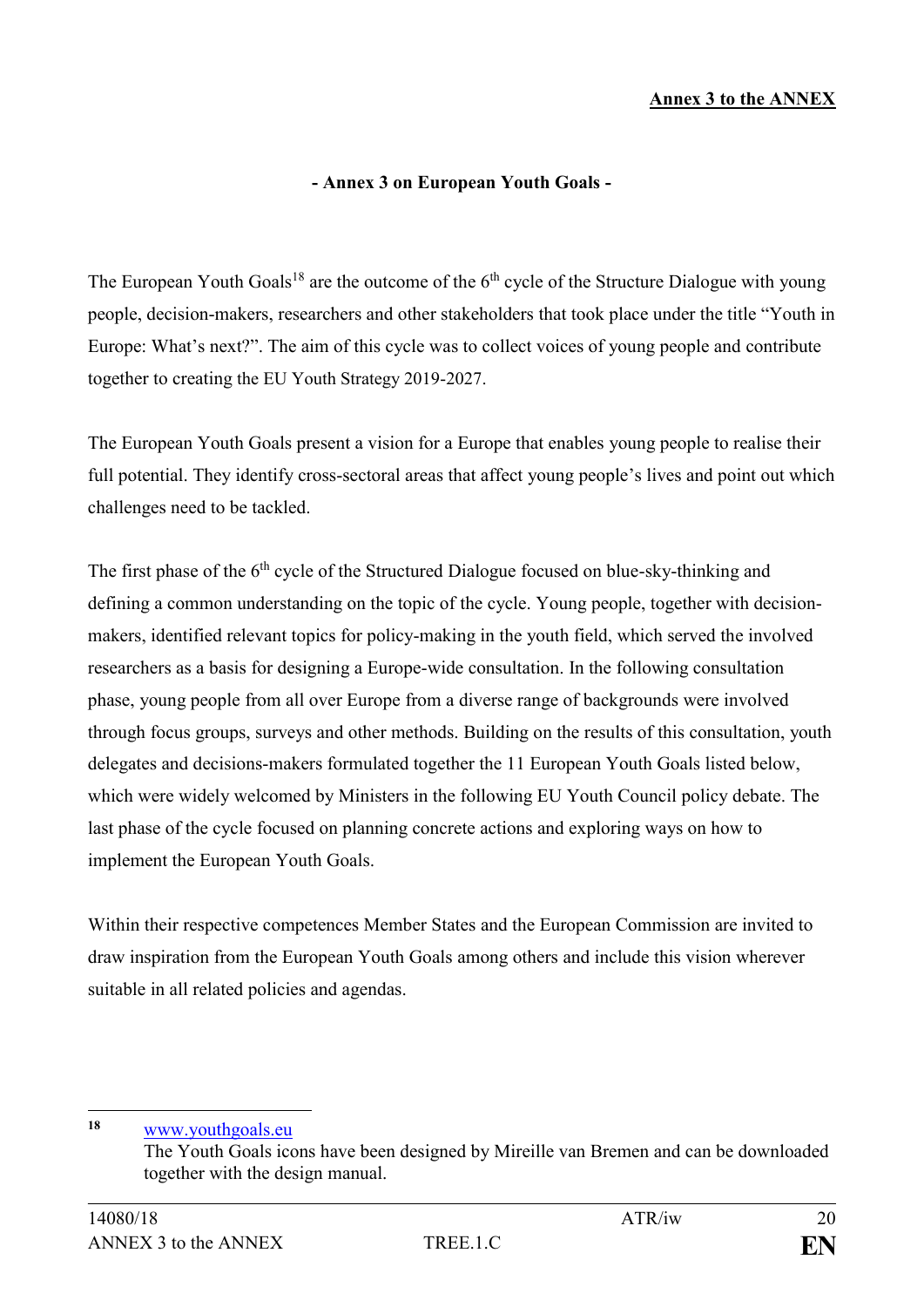With due regard to the subsidiarity, the European Youth Goals should be treated in accordance with the national and Union legislation and national circumstances. The European Youth Goals do not represent legally binding goals.



## **#1 CONNECTING EU WITH YOUTH**

*Background: An increasing number of young people lack trust in the EU, encounter difficulties in understanding its principles, values, and functioning. Democratic deficits in EU processes have also been identified as one of the reasons for rising euroscepticism among young people.*

**Goal**: Foster the sense of youth belonging to the European project and build a bridge between the EU and young people to regain trust and increase participation.

#### **Targets**

- Guarantee meaningful youth involvement and dialogue in all stages of EU decision making by improving existing participatory mechanisms and creating new ones.
- Ensure equal access to quality impartial and youth-friendly information about how the EU works, how to engage in it and what opportunities it offers.
- Introduce and increase education about Europe and the EU in formal and non-formal settings.
- Guarantee fair representation of all member states in political and administrative EU bodies, in line with the principle of equal citizenship.
- Increase the budget and the impact of the EU youth programmes.
- Build young people's trust in the EU project by addressing the democratic deficit, lack of transparency and visibility.
- Institutionalise the assessment of youth-friendliness, impact and effect of EU policies.



## #**2 EQUALITY OF ALL GENDERS**<sup>19</sup>

*Background: Gender-based discrimination still affects many young people, especially young women. Equal opportunities and access to rights need to be ensured for young people of all genders including non-binary and LGBTQI+<sup>20</sup> young people*.

Goal: Ensure equality of all genders and gender-sensitive approaches in all areas of life of a young person.

**Targets**

<u>.</u>

**<sup>19</sup>** With due regard to the subsidiarity, "all genders" should be interpreted in accordance with the national and Union legislation and national circumstances.

**<sup>20</sup>** The abbreviation "LGBTQI+" aims to sum up non-heterosexual and/or non-binary identities, the letters stand for Lesbian, Gay, Bisexual, Transgender, Queer/Questioning, Intersex, the + symbolizes that it is a non-exhaustive list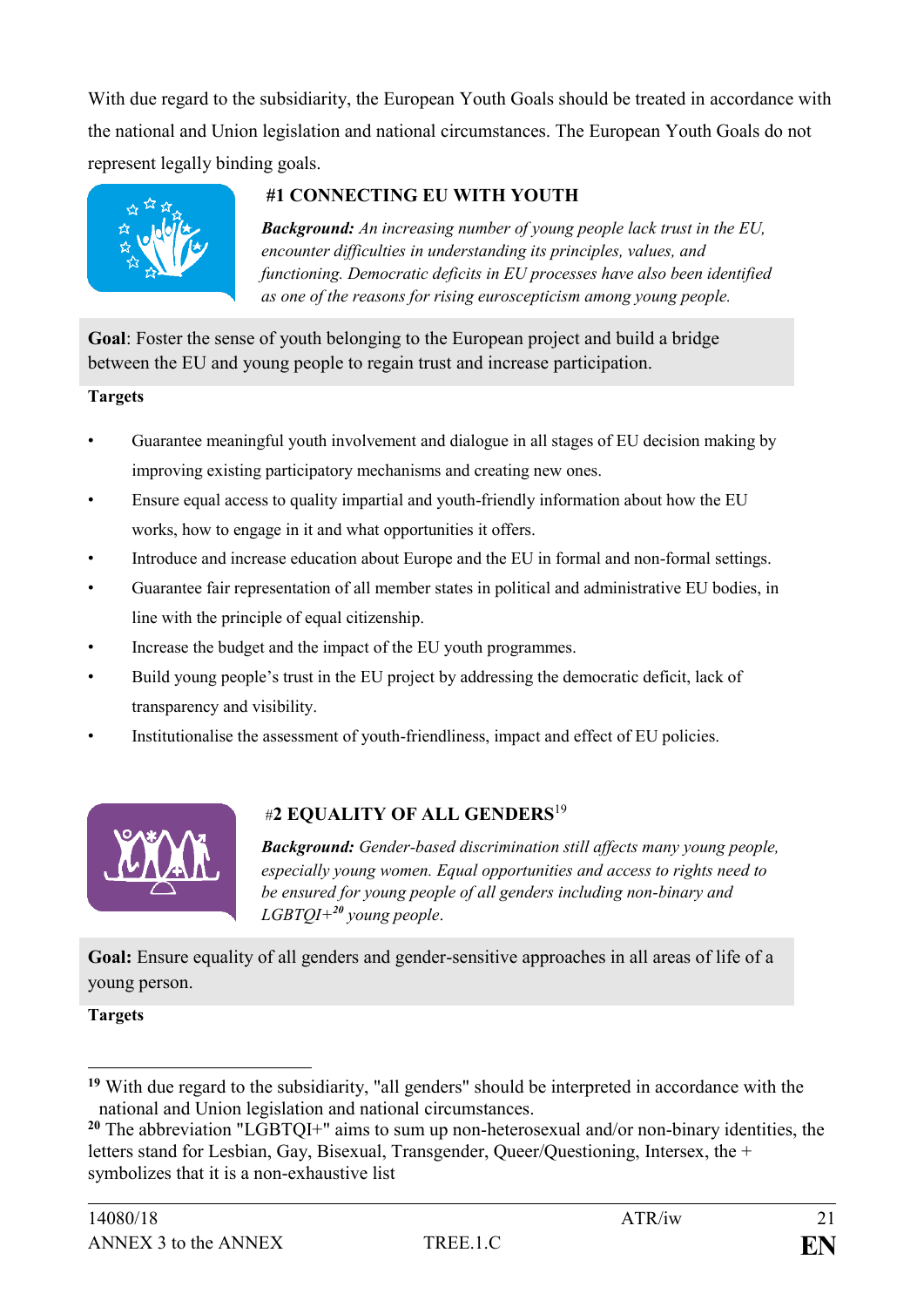- Tackle discrimination and ensure equal rights for all genders in cultural, political and socioeconomical life.
- Achieve universal awareness of gender-based inequality and discrimination, particularly in the media.
- End gender-based violence by addressing and tackling it effectively in all its forms.
- Eliminate stereotypical gender roles and embrace diverse gender identities in education systems, family life, the workplace, and other areas of life.
- End gender-based structural discrimination in the labour market and ensure equal rights, access and opportunities.
- Ensure equal pay for equal work and the equal sharing of the responsibilities of care work.
- Ensure equal access to formal and non-formal education, and that the design of education systems follows gender-sensitive approaches.



#### **#3 INCLUSIVE SOCIETIES**

*Background: One third of young people in Europe are at risk of poverty and social exclusion. Many do not have access to their social rights. Many continue to face multiple discrimination, experience prejudice and hate crimes. New migratory phenomena brought several social and inclusion challenges. Therefore, it is crucial to work towards the fulfilment of the rights of all young people in Europe, including the most marginalised and excluded.*

**Goal:** Enable and ensure the inclusion of all young people in society.

#### **Targets**

- Provide legal protection and enforce international legal instruments to fight against all kinds of discrimination and hate speech, recognising that young people are subjected to multiple forms of discrimination.
- Strengthen outreach of information to marginalised young people, to ensure they are aware of spaces, opportunities and experiences available to them.
- Ensure that all marginalised young people have equal access to formal and non-formal learning environments, addressing all the dimensions of inclusion.
- Strengthen the capacities of educators to work with marginalised young people.
- Provide more spaces, opportunities, resources and programmes to foster dialogue and social cohesion, and combat discrimination and segregation.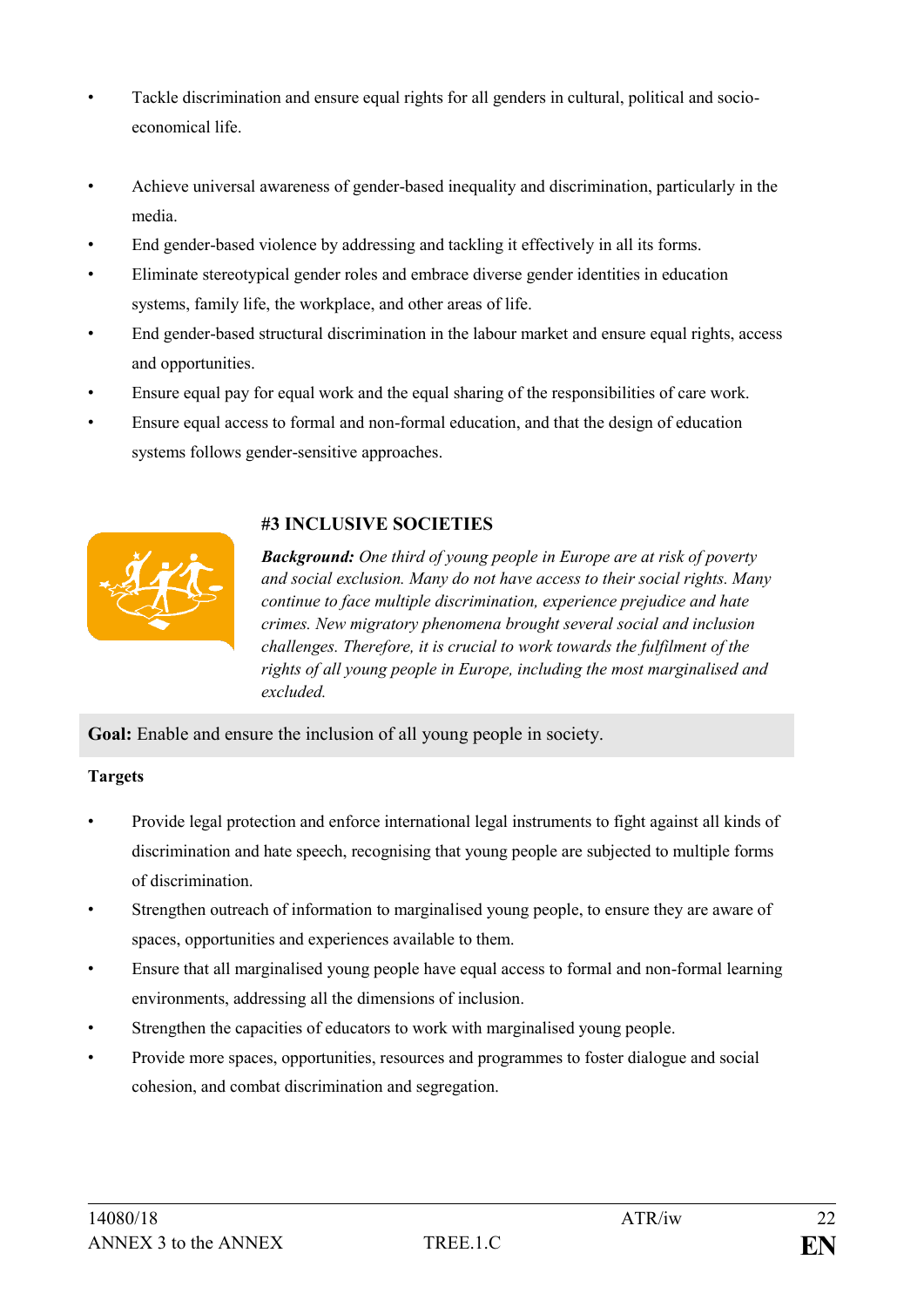- Strengthen social support by implementing the right to a living wage, fair work condition, universal access to quality health care, and ensure specific measures for marginalised young people.
- Ensure that marginalised young people are participating in all decision-making processes and are key players, particularly in processes concerning their own rights, wellbeing and interests.



#### **#4 INFORMATION AND CONSTRUCTIVE DIALOGUE**

*Background: Young people experience difficulties to verify the accuracy and reliability of information. They need to be more adequately equipped to navigate the media landscape and to participate in constructive dialogue.*

**Goal:** Ensure young people have better access to reliable information, support their ability to evaluate information critically and engage in participatory and constructive dialogue.

#### **Targets**

- Empower young people to be critical and responsible users and producers of information.
- Ensure young people have the ability to recognise and report repeatedly misleading news and verify the accuracy of news sources used.
- Ensure young people have the ability to recognise and report hate speech and discrimination online and offline.
- Ensure young people can engage in respectful, tolerant and non-violent dialogue, online and offline.
- Ensure easy access to understandable youth-friendly information that follows codes of ethics and quality standards
- Ensure parents and carers, and all those involved with educating and training young people are equipped with media and digital literacy skills and that they are reliable information sources for young people.



## **#5 MENTAL HEALTH AND WELLBEING**

*Background: A significant and increasing number of young people across Europe are expressing their concern at the prevalence of mental health issues such as high stress, anxiety, depression and other mental illnesses amongst their peers. Young people cite the immense societal pressures they face today, and express a need for better youth mental health provision.*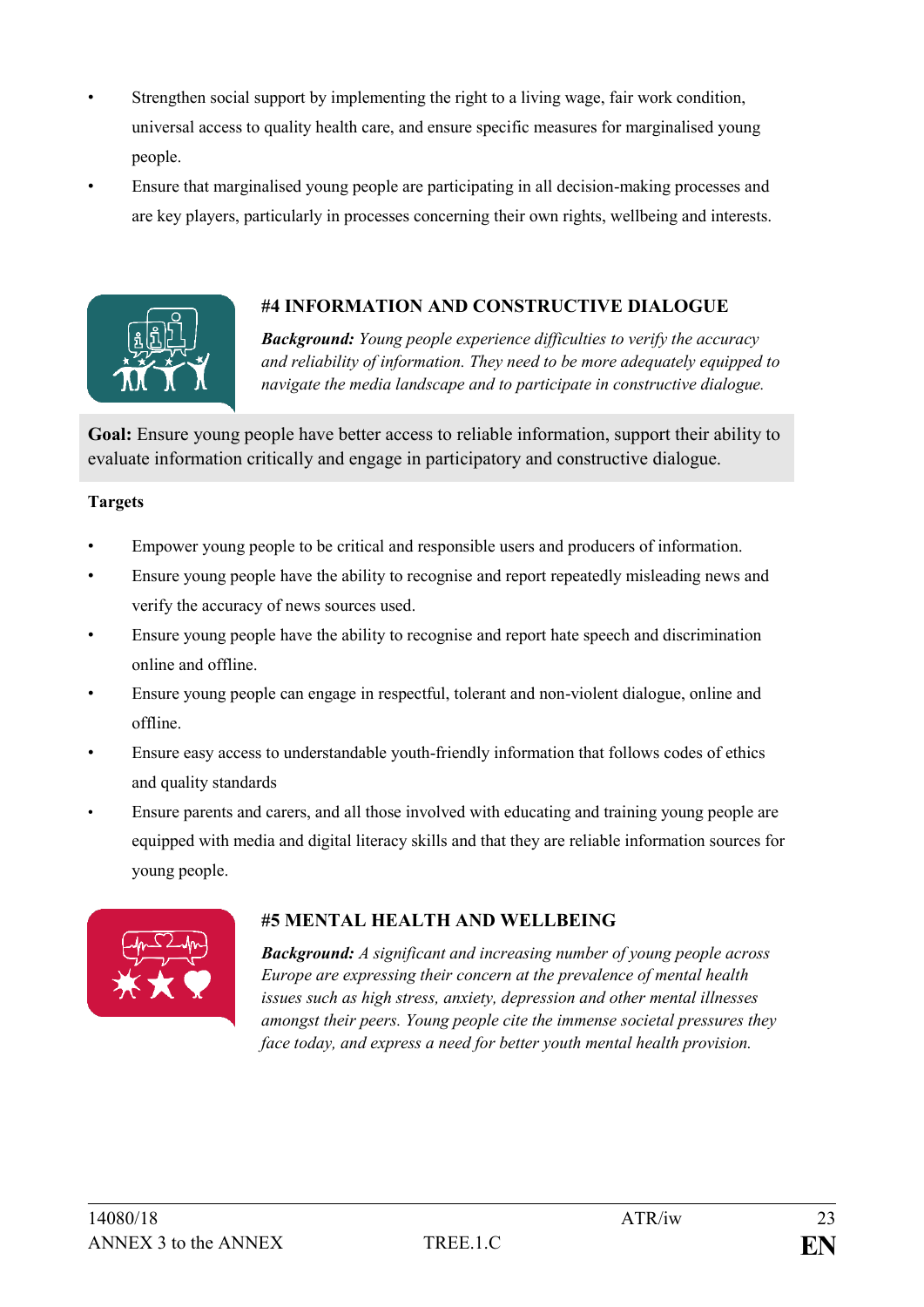Goal: Achieve better mental wellbeing and end stigmatisation of mental health issues, thus promoting social inclusion of all young people.

#### **Targets**

- Encourage the development of self-awareness and less competitive mindsets by fostering appreciation for individual skills and strengths.
- Safeguard the rights to work and to study of people with mental health issues both during and after illness to ensure their ability to pursue their own ambitions.
- Develop an inclusive intersectional approach to mental health provision for all, especially marginalised groups.
- Provide all professionals working with young people as well as family and friends with quality mental health first aid training.
- Provide inclusive, respectful and well-funded treatment by incorporating high quality mental health provision across all medical institutions.
- Focus on prevention measures that ensure young people are equipped with the knowledge and the skills required for better mental wellbeing.
- Fight stigma about mental health issues by developing awareness programmes.



## **#6 MOVING RURAL YOUTH FORWARD**

*Background: Despite the EU wide commitment to rural development and given the fact that by 2015 almost one third of the EU population were living in rural areas, prevailing differences exist between living in urban and in rural areas<sup>21</sup>. Therefore, it is important to ensure equality for young people in urban and rural settings.*

**Goal:** Create conditions which enable young people to fulfil their potential in rural areas.

<sup>1</sup> <sup>21</sup> [https://ec.europa.eu/eurostat/statistics-explained/index.php/Statistics\\_on\\_rural\\_areas\\_in\\_the\\_EU](https://ec.europa.eu/eurostat/statistics-explained/index.php/Statistics_on_rural_areas_in_the_EU)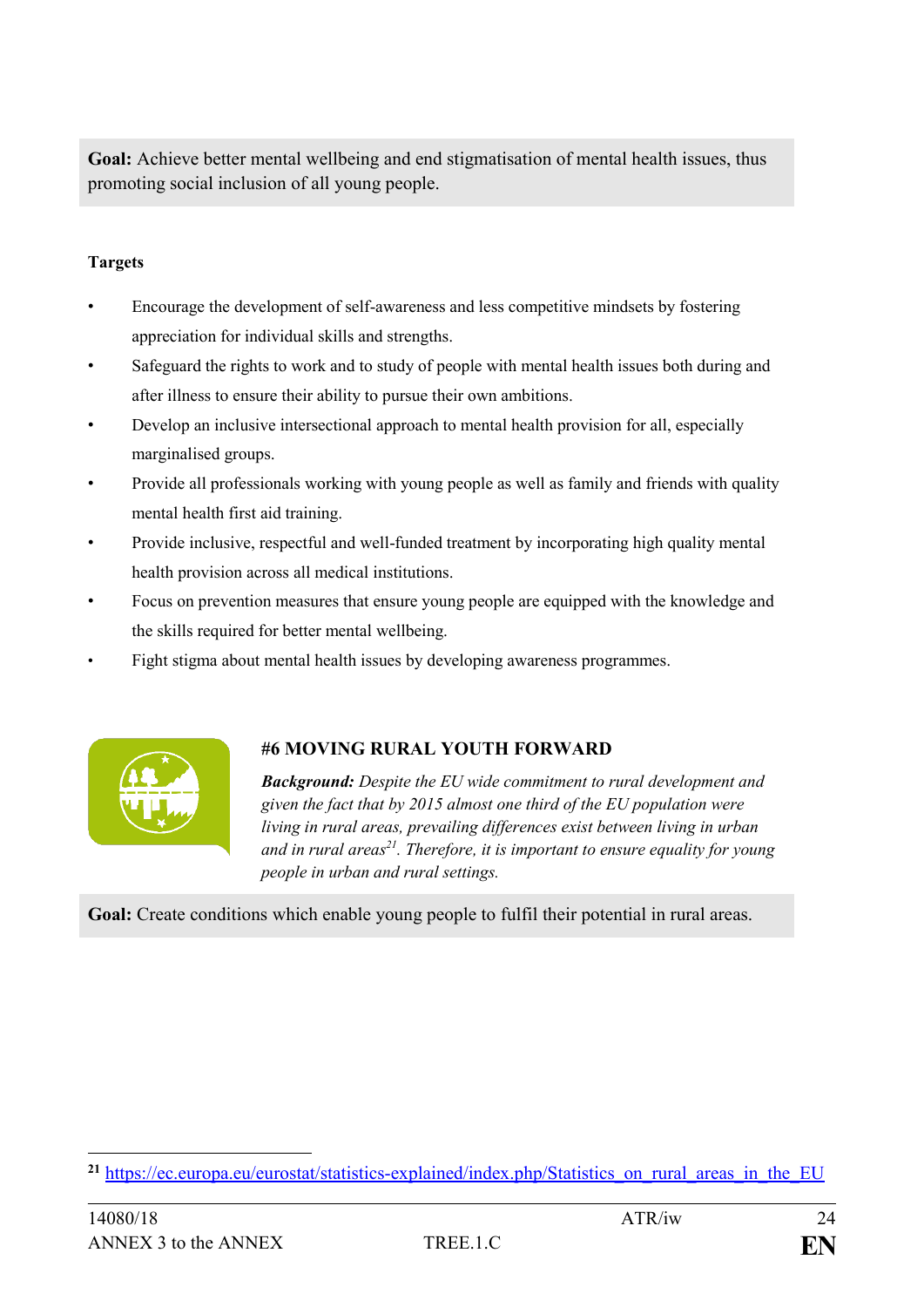#### **Targets**

- Ensure appropriate infrastructure in rural areas in order to provide equitable delivery of public services, data connectivity and housing opportunities for young people.
- Ensure that sustainable, high quality jobs, accessible to young people are created in rural areas.
- Ensure the decentralisation of different activities by, for and with young people in order to support their inclusion and to benefit local communities.
- Ensure that young people in rural areas are actively participating in decision-making processes.
- Ensure equal access to high quality education for young people in rural areas.
- Establish a positive image of rural areas.
- Ensure the protection of rural traditions.



## **#7 QUALITY EMPLOYMENT FOR ALL**

*Background: Young people are suffering from high youth unemployment, precarious and exploitative working conditions as well as discrimination in the labour market and the workplace. The lack of information and suitable skills for future employment are preventing young people to be fully integrated in the labour market. Thus measures need to be taken in order to ensure quality employment for all.*

**Goal:** Guarantee an accessible labour market with opportunities that lead to quality jobs for all young people.

#### **Targets**

- Create quality jobs which guarantee fair working conditions, working rights and the right of living wage for all young people.
- Safeguard social protection and healthcare for all young workers.
- Guarantee fair treatment and equal opportunities for all young people in order to end discrimination in the labour market.
- Ensure equal opportunities for all young people to develop the necessary skills and gain practical experience in order to smoothen the transition from education to the labour market.
- Guarantee the recognition and validation of competencies acquired through internships, apprenticeships and other forms of work-based learning, as well as volunteering and nonformal education.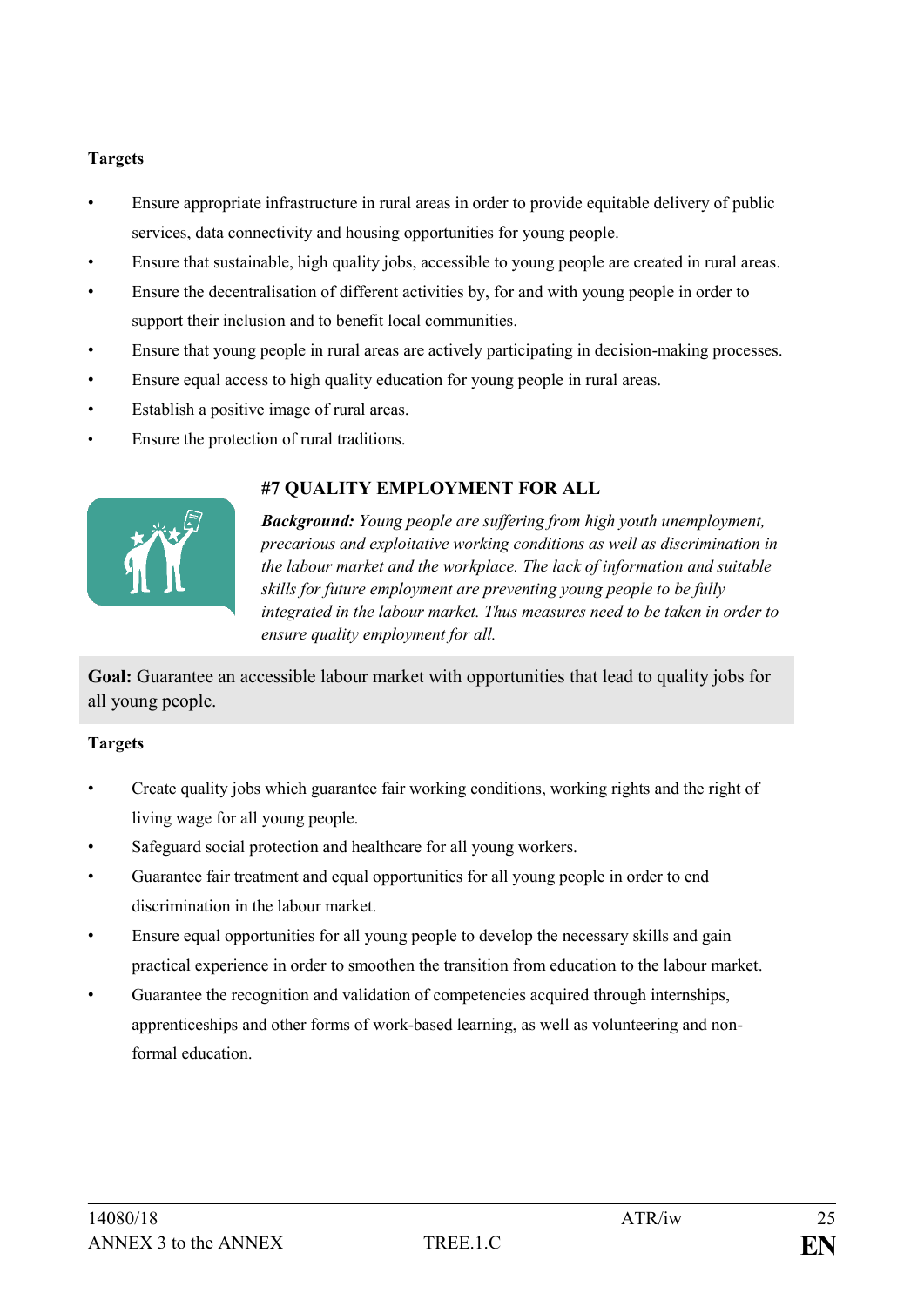- Ensure involvement of young people and youth organisations as equal partners in the development, implementation, monitoring and evaluation of employment policies at all levels.
- Ensure equal access to quality information and adequate support mechanisms to prepare young people for the changing labour market and future of work.



#### **#8 QUALITY LEARNING**

*Background: Education remains a key for active citizenship, inclusive society and employability. That is why we need to enlarge our vision about education for the 21st century, focusing more on transferable skills, studentcentered learning and non-formal education to achieve a truly equal and universal access to quality learning.*

**Goal:** Integrate and improve different forms of learning, equipping young people for the challenges of an ever-changing life in the 21st century.

#### **Targets**

- Guarantee universal and equal access to quality education and life-long learning.
- Ensure that all young people have access to adequately funded non-formal education at all levels, that is recognised and validated.
- Promote open-mindedness and support the development of interpersonal and intercultural skills.
- Create and implement more personalised, participative, and cooperative learner-centered methods in every step of the education process.
- Guarantee that education equips all young people with life skills such as money management and health education including sexual and reproductive health
- Incorporate methods within formal and non-formal education settings that enable the learner to develop personal skills including critical and analytical thinking, creativity and learning.
- Ensure that young people have access to citizenship education to provide them with solid knowledge on political systems, democracy and human rights, attained also through community-based experiences in order to promote active civil participation.



## **#9 SPACE AND PARTICIPATION FOR ALL**

*Background: Young people are underrepresented in decision-making processes which affect them although their engagement is crucial to democracy. They need access to physical spaces in their communities to support their personal, cultural and political development.*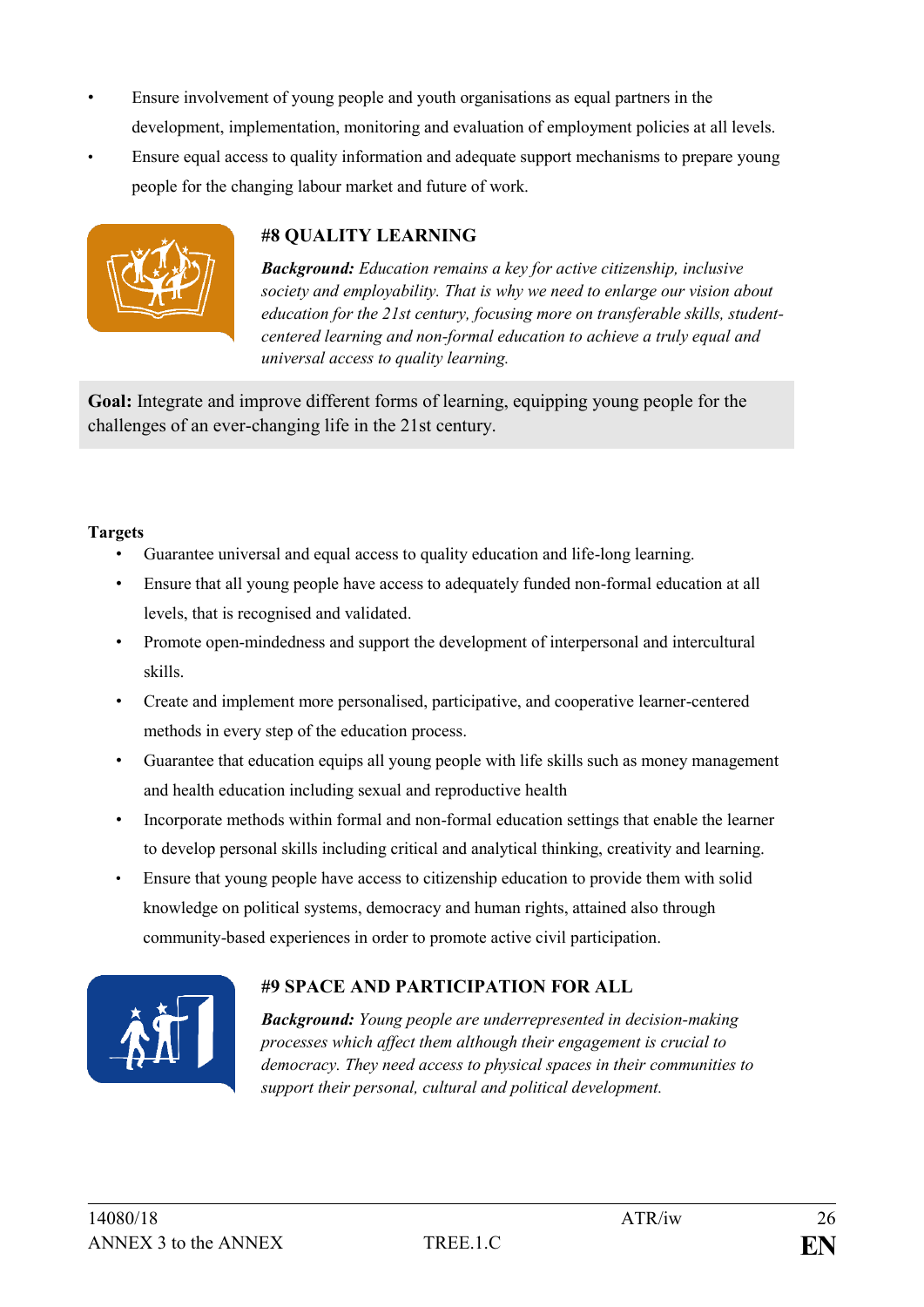**Goal:** Strengthen young people's democratic participation and autonomy as well as provide dedicated youth spaces in all areas of society.

#### **Targets**

- Ensure young people can adequately influence all areas of society and all parts of the decisionmaking processes, from agenda setting to implementation, monitoring and evaluation through youth-friendly and accessible mechanisms and structures, ensuring that policies respond to the needs of young people.
- Ensure equal access to everyday decision making for all young people from different backgrounds.
- Increase youth participation and thus equal representation in the electoral process as well as in elected bodies and other decision-making organs at all levels of society.
- Provide youth-led physical facilities and infrastructures called youth spaces defined by being autonomous, open and safe, accessible to all, offering professional support for development and ensuring opportunities for youth participation.
- Ensure safe virtual youth spaces are accessible to every young person which provide access to information and services as well as ensure opportunities for youth participation.
- Ensure sustainable funding, common recognition and development of quality youth work in order to strengthen youth organisations and their role in inclusion, participation and non-formal education.
- Provide youth-friendly, relevant, comprehensive information, also developed by and with young people, in order to enable youth participation.



#### **#10 SUSTAINABLE GREEN EUROPE**

*Background: Nowadays we consume in a way that our environment can't handle. Society needs to act against climate change and the growing environmental threats. But our society cannot solve a problem that it is not willing to acknowledge. That is why everyone including young people has to start taking responsibility for their actions, and impact on the life of future generations. Becoming sustainable is not a choice, it is an obligation.*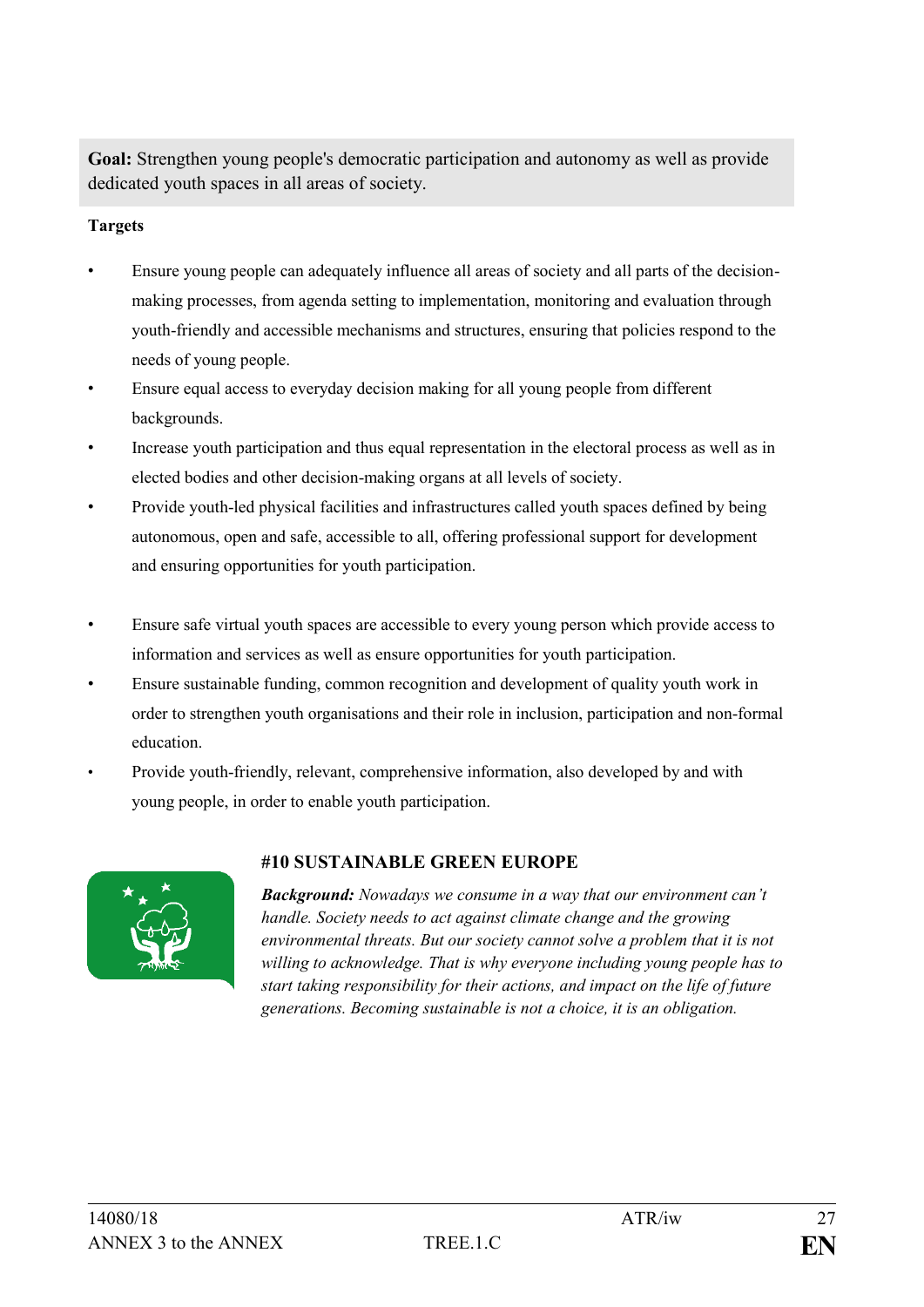**Goal:** Achieve a society in which all young people are environmentally active, educated and able to make a difference in their everyday lives.

#### **Targets**

- Ensure everyone including young people knows the effect of their actions on the environment.
- Empower the entire society especially young people to act as agents of change for environmental and sustainable development.
- Take into account the environmental impact of every policy and life decision while ensuring that young people are included in sustainable development policy-making on all levels.
- Increase international cooperation to eliminate environmentally harmful production and consumption.
- Support and strengthen opportunities for young people to volunteer in the environmental sector.
- Ensure everyone especially young people has access to eco-friendly infrastructure for living a more sustainable lifestyle.
- Expand research and innovation into eco-friendly solutions and technologies.



## **#11 YOUTH ORGANISATIONS AND EUROPEAN PROGRAMMES**

*Background: Youth organisations and European youth programmes involve millions of young people to support their active citizenship and to develop their life skills. However, youth organisations and European youth programmes remain underfunded and lack recognition and accessibility.*

**Goal:** *Ensure equal access for all young people to youth organisations and European youth programmes, building a society based on European values and identity.*

#### **Targets**

- Ensure visibility and provide quality information on youth organisations and European youth programmes for all young people.
- Ensure sufficient resources from EU programmes for youth organisations to develop projects and access structural support to carry out their missions and to support their work.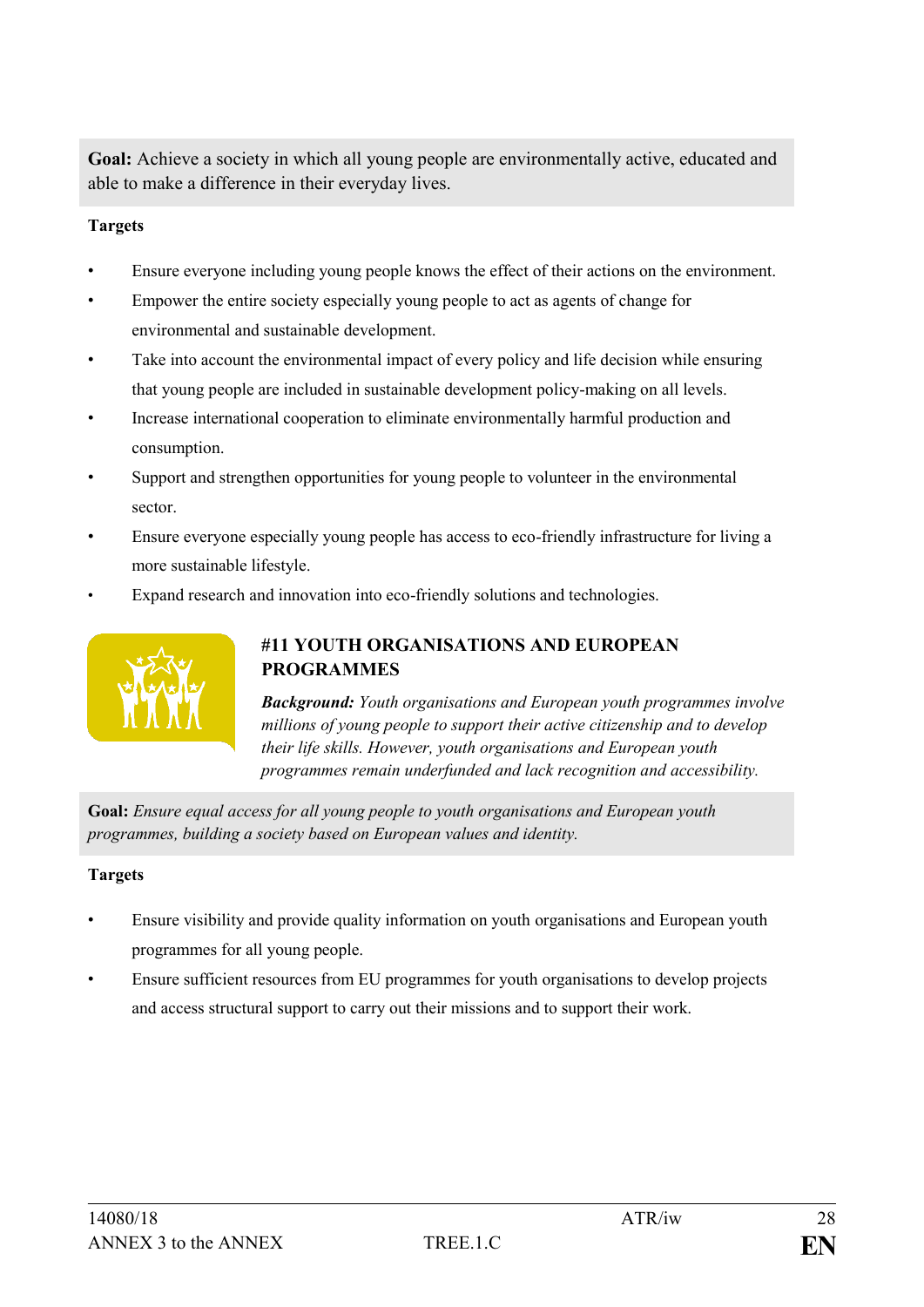- Ensure youth organisations and European youth programmes are better bridged with the educational systems and acknowledging them as actors fostering life skills and active citizenship.
- Increase the accessibility of European youth programmes, ensure a youth friendly administration process and provide support and quality information for all participants and applicants.
- Reach out to and support marginalised young people to be active in youth organisations, youth groups and EU youth programmes.
- Increase resources, and widen the variety of grants and diversity of initiatives available for youth organisations and youth groups.
- Ensure participation of young people in governance processes of European youth programmes.

\_\_\_\_\_\_\_\_\_\_\_\_\_\_\_\_\_\_\_\_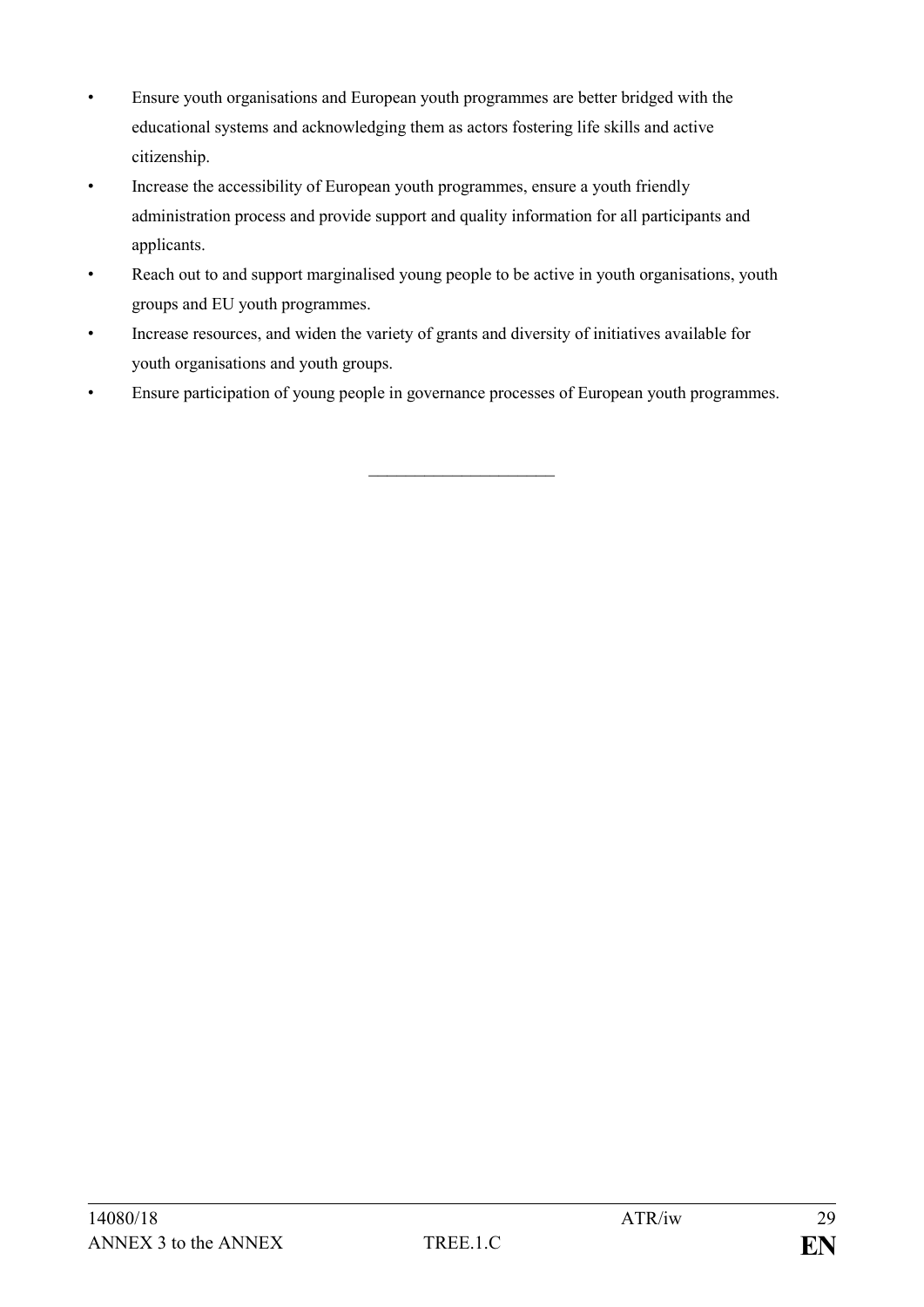#### **Annex 4 to the ANNEX**

## **Annex 4 on the Work Plan for the EU Youth Strategy 2019-2021**

| <b>Council Conclusions/Recommendations/Resolution</b> | <b>Events</b>                         |
|-------------------------------------------------------|---------------------------------------|
| <b>Joint Report/Work Plan</b>                         | Online tools/Peer-learning activities |
| <b>Expert Groups</b>                                  | <b>European Commission proposals</b>  |

| Date                                                                            | <b>Working</b><br>method/Instrument  | Indicative target and output                                                                                                       | <b>Related Youth Goals</b>                                                                                                                       | Proposed<br>by |
|---------------------------------------------------------------------------------|--------------------------------------|------------------------------------------------------------------------------------------------------------------------------------|--------------------------------------------------------------------------------------------------------------------------------------------------|----------------|
|                                                                                 |                                      | <b>General Outputs</b>                                                                                                             |                                                                                                                                                  |                |
| Once<br>per<br>year                                                             | <b>EU Youth Strategy</b><br>Platform | At least once a year (with stakeholder meetings in<br>between).<br>Report from platform to be disseminated to a broad<br>audience. | Connecting Youth with EU<br>$\bullet$<br><b>Inclusive Societies</b><br>$\bullet$<br><b>Information and Constructive</b><br>$\bullet$<br>Dialogue | <b>COM</b>     |
| RO, FI, HR Trio Presidency<br>Overall topic: "Creating opportunities for youth" |                                      |                                                                                                                                    |                                                                                                                                                  |                |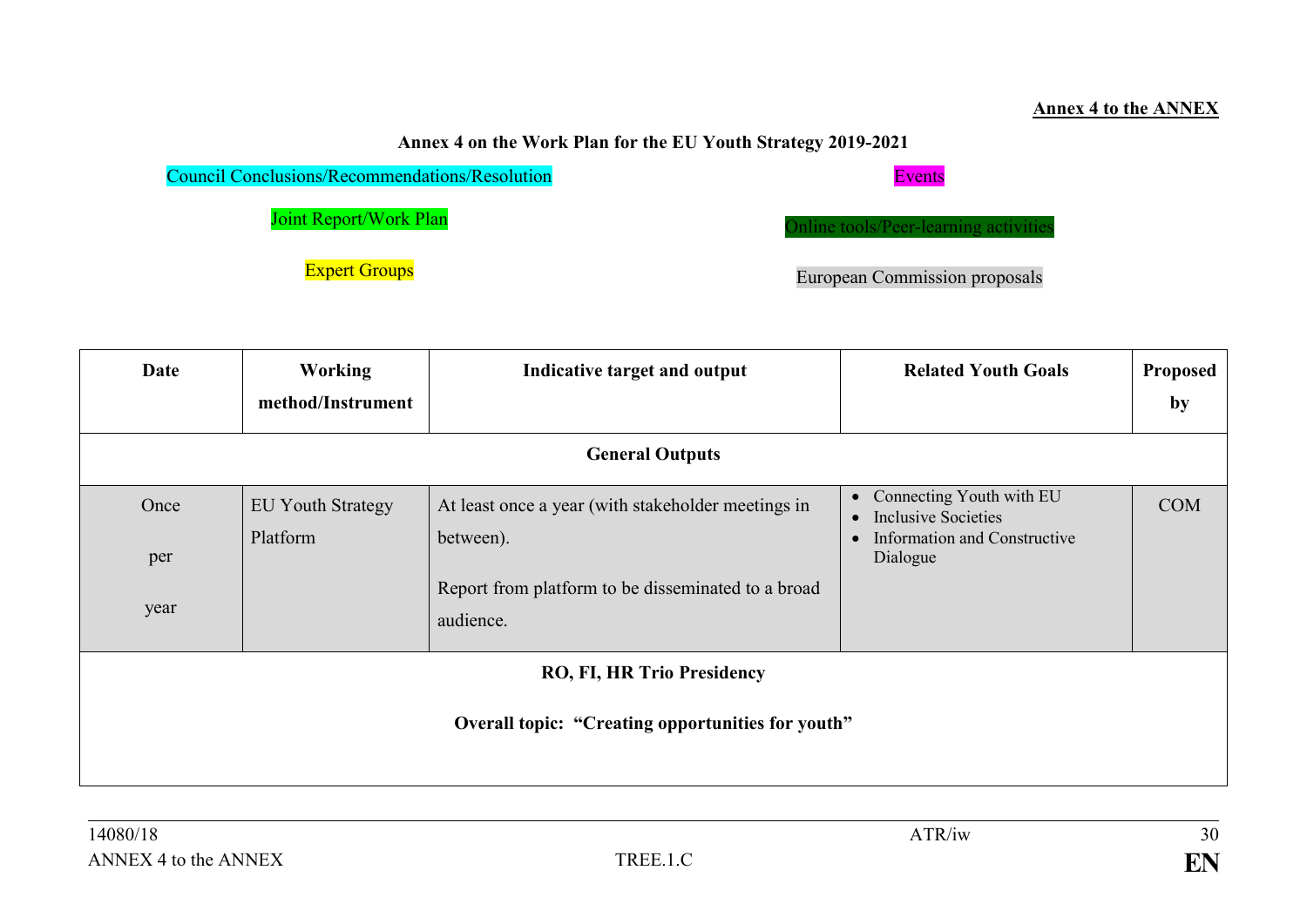| Mid 2019        | <b>Expert group</b> on<br>indicators                                                                                                           | Policy indicators to help monitor progress in the<br>implementation of the Youth Strategy                                                        | <b>Information and Constructive</b><br>$\bullet$<br>Dialogue                                         | <b>COM</b>     |
|-----------------|------------------------------------------------------------------------------------------------------------------------------------------------|--------------------------------------------------------------------------------------------------------------------------------------------------|------------------------------------------------------------------------------------------------------|----------------|
| 2019            | <b>Expert group</b> on<br>cross-border solidarity                                                                                              | Policy recommendations to feed into the review of<br>the Council Recommendation on the mobility of<br>young volunteers across the European Union | Connecting Youth with EU<br>$\bullet$<br>Youth Organisations and European<br>$\bullet$<br>Programmes | DE,<br>(COM)   |
| 2019 (1st half) | Conclusions<br>Council<br>increasing<br>the<br>on<br>adaptability of young<br>the<br>people<br>to<br>of<br>challenges<br>the<br>future of work |                                                                                                                                                  | <b>Quality Employment for All</b><br>$\bullet$<br><b>Quality Learning</b><br>$\bullet$               | R <sub>O</sub> |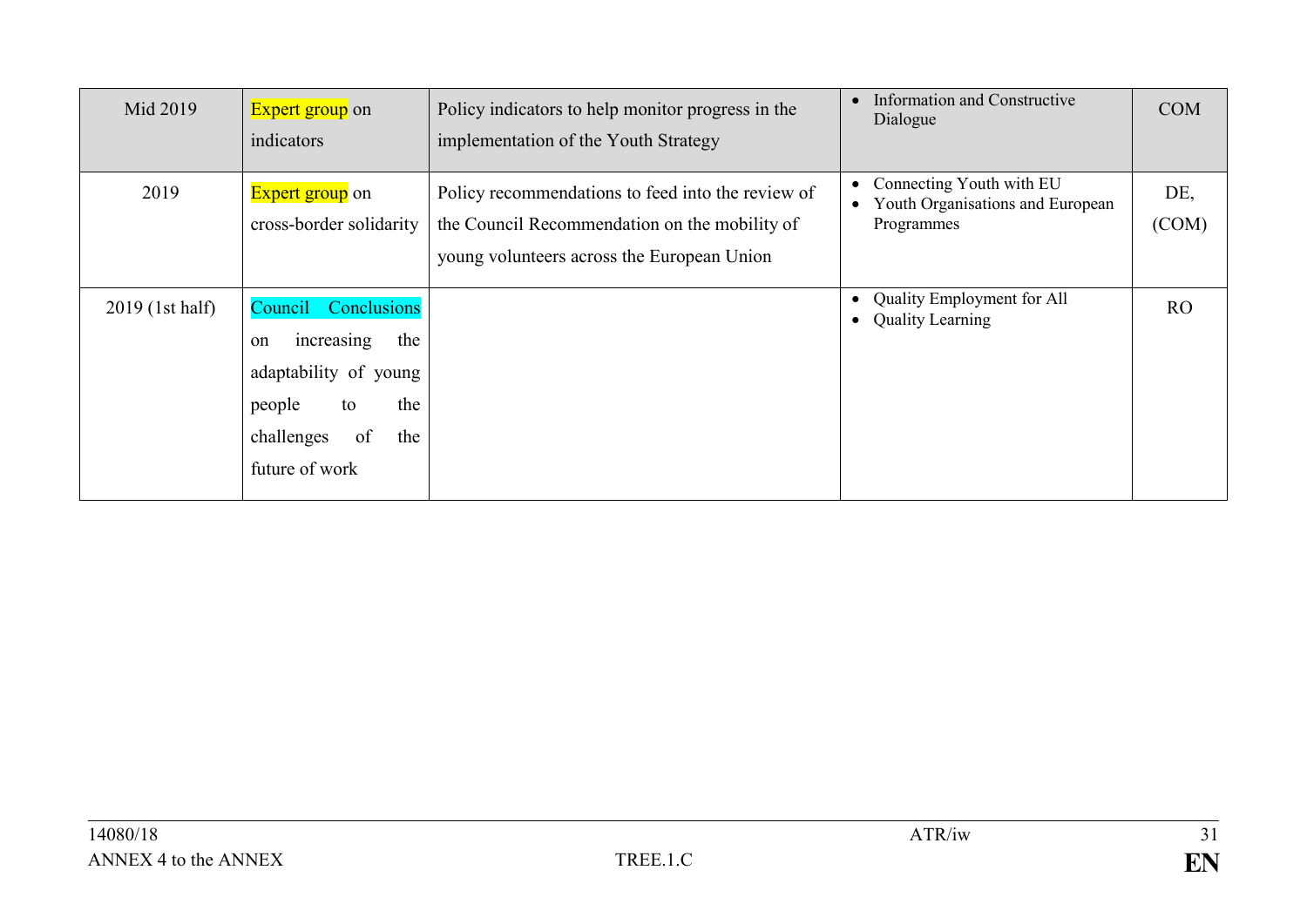| 2019 (1st half) | Conference/Seminar<br>on equal access to<br>quality employment<br>for young people | Policy recommendations drawn together with young<br>people on facilitating entry into the labour market                                                                                                                             | Quality Employment for All<br><b>Information and Constructive</b><br>Dialogue                                                                    | RO              |
|-----------------|------------------------------------------------------------------------------------|-------------------------------------------------------------------------------------------------------------------------------------------------------------------------------------------------------------------------------------|--------------------------------------------------------------------------------------------------------------------------------------------------|-----------------|
| 2019 (1st half) | <b>EU Youth Delegate</b><br>pilot programme                                        | Pilot programme whereby youth representatives<br>from the country of the acting Presidency can<br>participate in the delivery and/or promotion of<br>Presidency activities in the field of youth, both at<br>EU and national level. | Information and Constructive<br>$\bullet$<br>Dialogue<br>Space and Participation for All<br>$\bullet$                                            | RO <sub>1</sub> |
| 2019 (2nd half) | <b>Council Conclusions</b><br>on the education and<br>training of youth<br>workers | Adoption by the Council<br>Promotion of the quality of youth work through<br>education and training of youth workers                                                                                                                | Space and Participation for All<br>$\bullet$<br>Information and Constructive<br>Dialogue<br><b>Quality Learning</b><br>$\bullet$                 | FI              |
| 2019 (2nd half) | <b>Council Conclusions</b><br>on digital youth work                                | Adoption by the Council<br>Promoting the common understanding and strategic<br>development of digital youth work                                                                                                                    | Space and Participation for All<br>$\bullet$<br>Information and Constructive<br>$\bullet$<br>Dialogue<br><b>Inclusive Societies</b><br>$\bullet$ | FI              |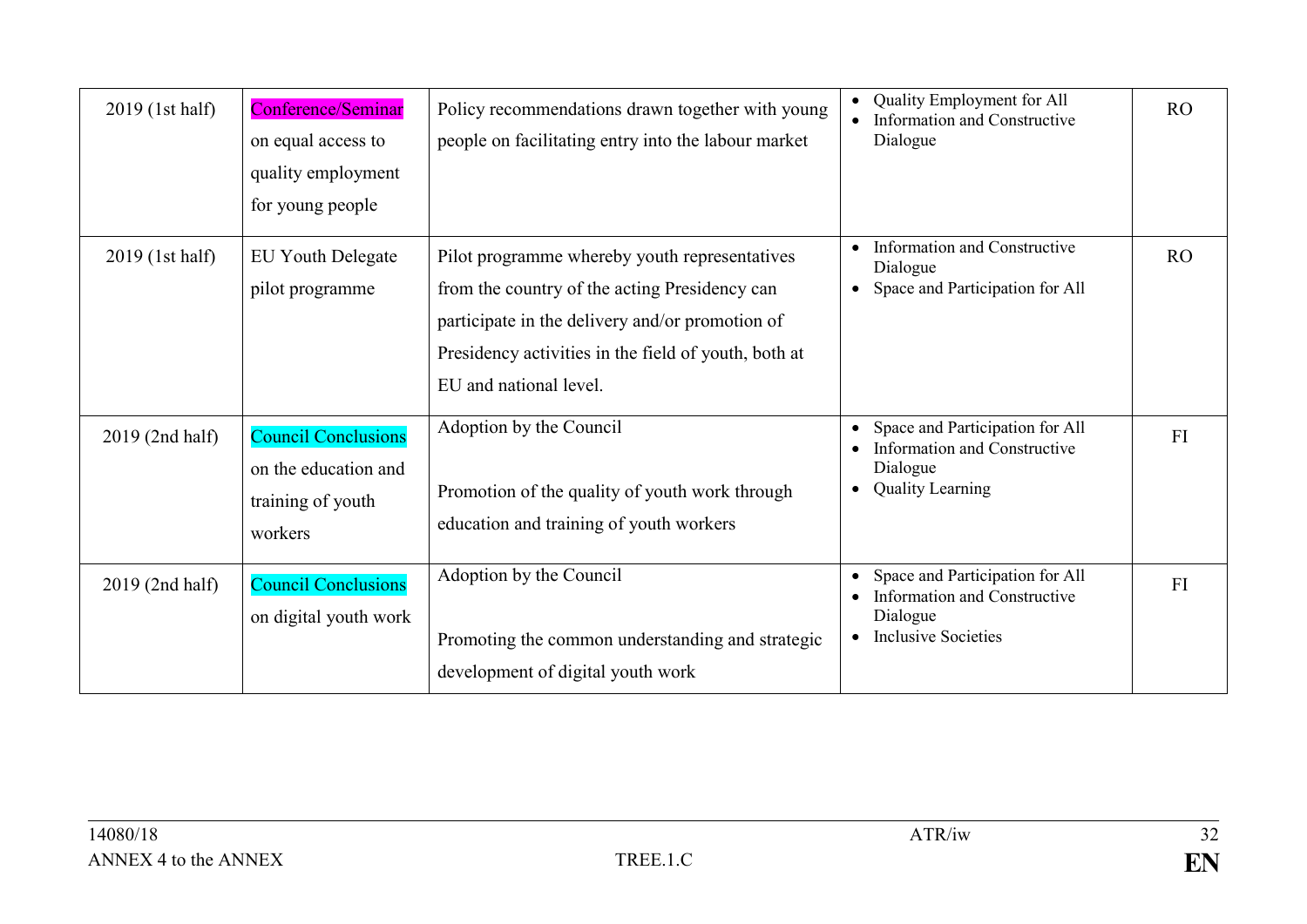| 2020 | Development of an<br>online course on<br>youth work                             | Online course on youth work;<br>Further dissemination of the Handbook on<br>Improving youth work $-$ your guide to quality<br>development $(2017)$<br>Further dissemination of the expert group report on<br>Developing digital youth work (2018) | Space and Participation for All<br>$\bullet$<br>Information and Constructive<br>Dialogue | <b>COM</b> |
|------|---------------------------------------------------------------------------------|---------------------------------------------------------------------------------------------------------------------------------------------------------------------------------------------------------------------------------------------------|------------------------------------------------------------------------------------------|------------|
| 2020 | Peer-learning activity<br>on cross-sectoral<br>approaches in youth<br>work      | Compendium of good practice examples                                                                                                                                                                                                              |                                                                                          | <b>COM</b> |
| 2020 | Study to propose a<br>toolkit on youth<br>policies reaching<br>grassroots level | Development of a practical toolkit targeted at policy<br>makers at regional and local level on addressing the<br>needs of young people, with special attention on<br>cross-sectorial partnerships                                                 | • Space and Participation for All                                                        | <b>COM</b> |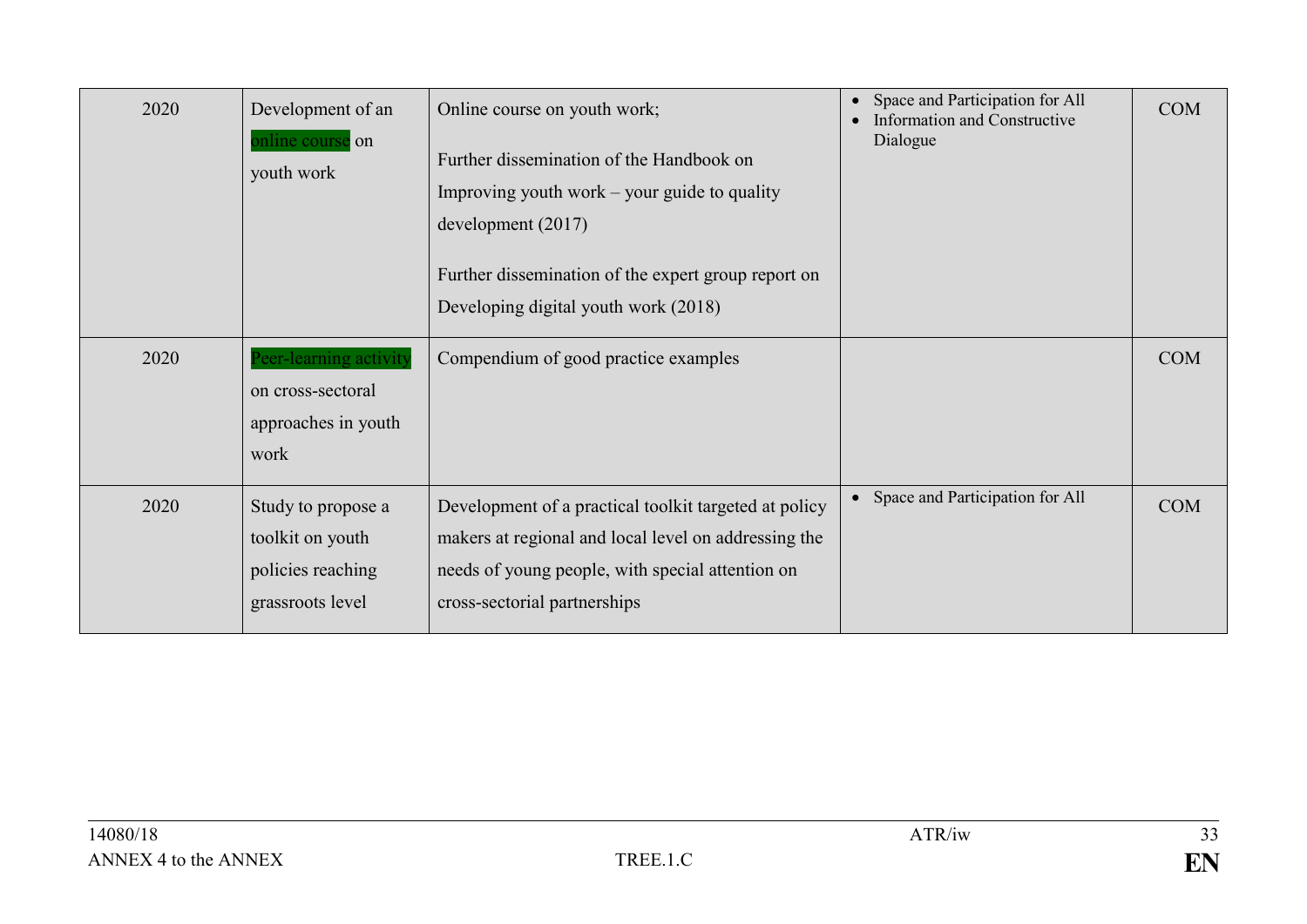| 2020                   | <b>Expert Group</b> on a<br>rights-based approach<br>to youth policies.                                                                 | Policy recommendations on Promoting a rights-<br>based approach to youth                                                                                                                            | Quality Employment for All<br>$\bullet$<br>Space and Participation for All<br>$\bullet$ | PT |
|------------------------|-----------------------------------------------------------------------------------------------------------------------------------------|-----------------------------------------------------------------------------------------------------------------------------------------------------------------------------------------------------|-----------------------------------------------------------------------------------------|----|
| 2020                   | Peer-learning activity<br>Possible Joint Project<br>with the Committee of<br>Regions.<br>Multi-level<br>governance and<br>Participation | Strengthening of multi-level governance when<br>promoting the participation of young people on<br>political and other decision-making processes at<br>local, regional, national and European levels | Space and Participation for All<br>$\bullet$                                            | PT |
| 2020<br>(1st)<br>half) | (poss.) Council<br><b>Conclusions</b> on Youth<br>work in rural areas<br>and promotion of<br>intergenerational<br>solidarity            |                                                                                                                                                                                                     | Moving Rural Youth Forward<br>$\bullet$<br><b>Inclusive Societies</b><br>$\bullet$      | HR |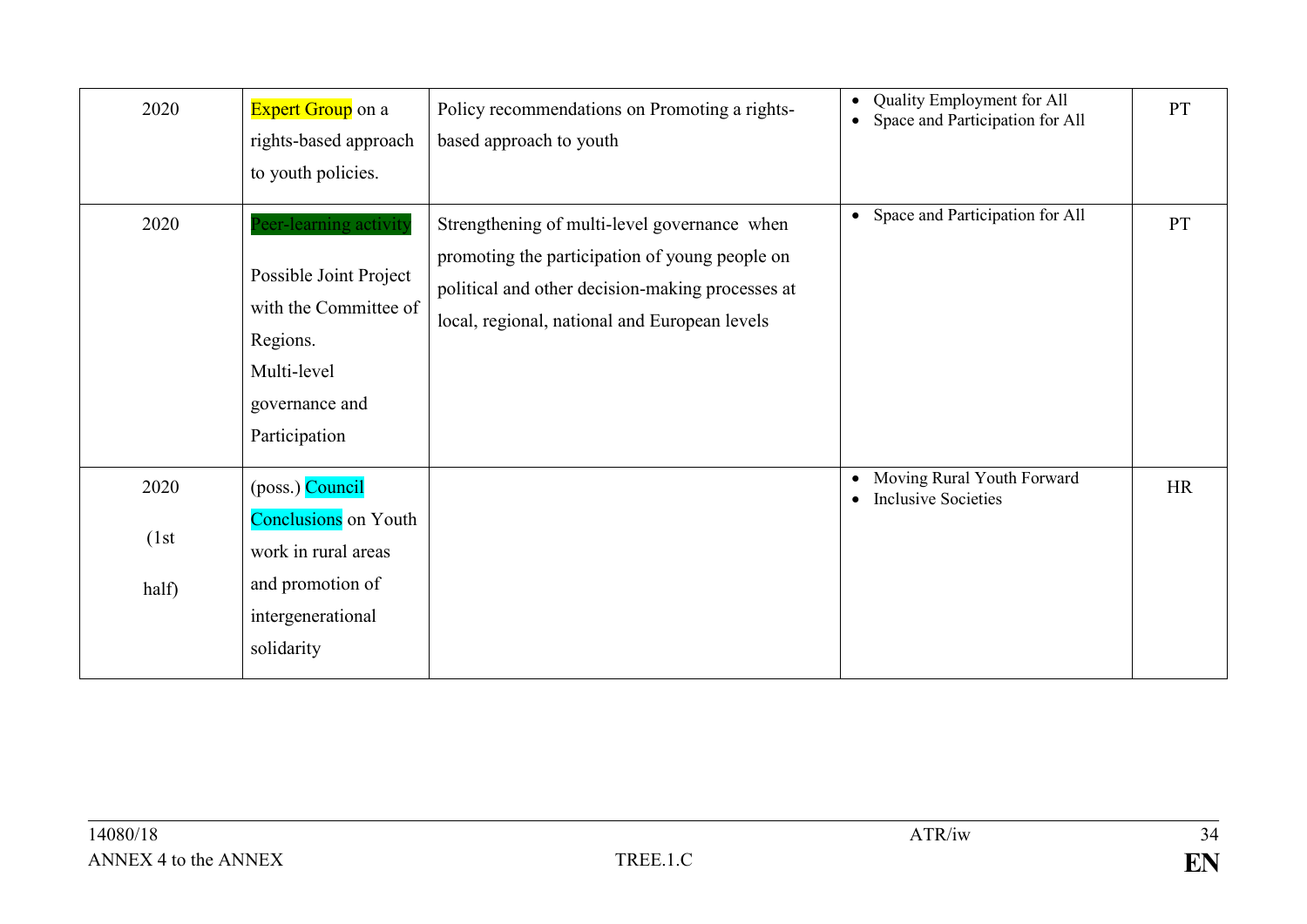| 2020  | (poss.) Council       | • Space and Participation for All       | HR |
|-------|-----------------------|-----------------------------------------|----|
|       | Conclusions on        |                                         |    |
| (1st) | Promotion of youth    |                                         |    |
| half) | work by raising       |                                         |    |
|       | awareness of the      |                                         |    |
|       | youth sector through  |                                         |    |
|       | information and       |                                         |    |
|       | strengthening of the  |                                         |    |
|       | resources             |                                         |    |
| 2020  | (poss.) topic for the | Quality Employment for All<br>$\bullet$ | HR |
|       |                       | <b>Inclusive Societies</b><br>$\bullet$ |    |
| (1st) | <b>DG</b> meeting     |                                         |    |
|       | Promoting social      |                                         |    |
| half) | entrepreneurship      |                                         |    |
|       | among young people    |                                         |    |
|       |                       |                                         |    |
|       |                       |                                         |    |
|       |                       |                                         |    |
|       |                       |                                         |    |
|       |                       |                                         |    |
|       |                       |                                         |    |
|       |                       |                                         |    |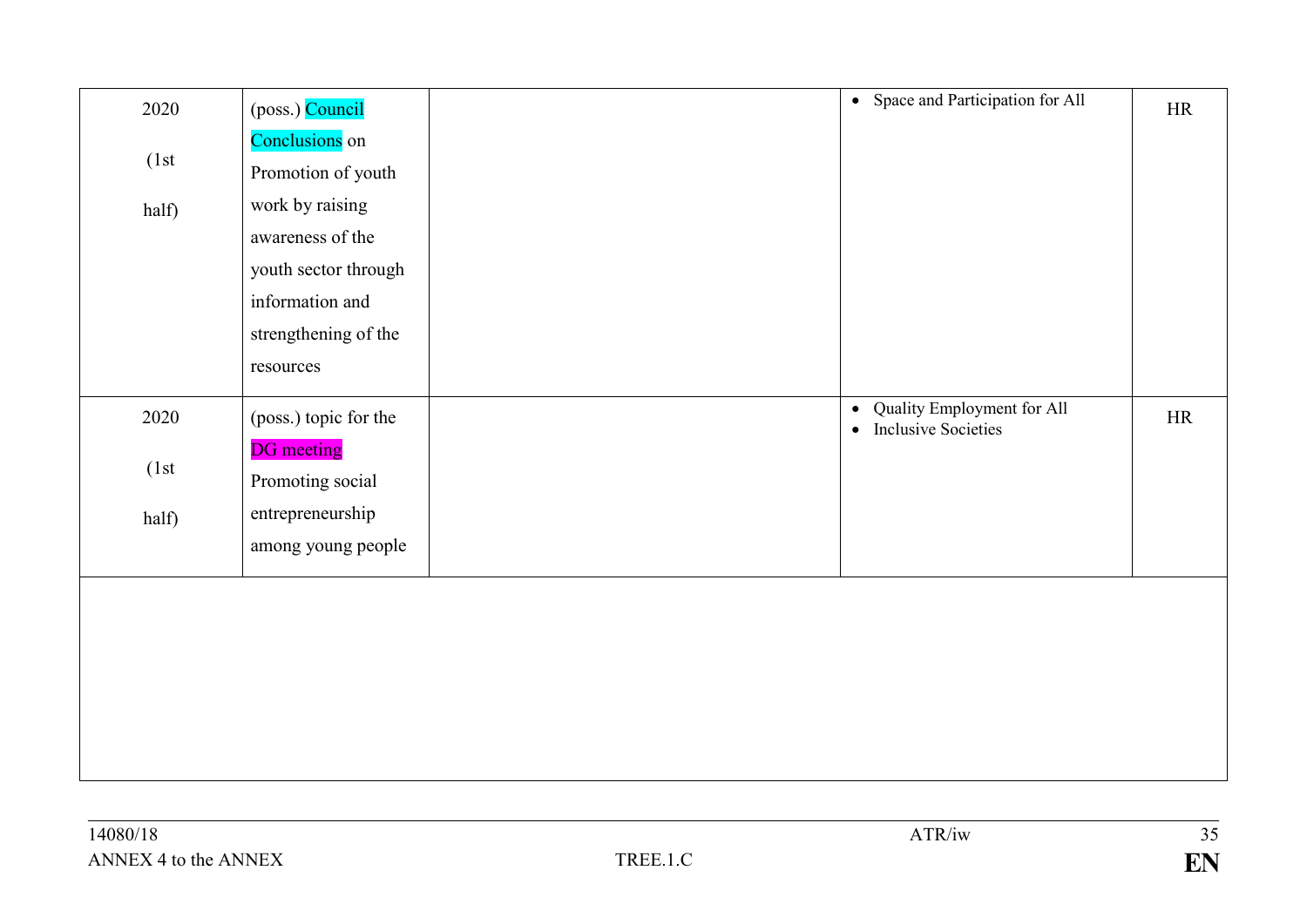## **DE, PT, SI Trio Presidency**

| 2020 (2nd half) | Updating the 2008<br>Council<br>Recommendation on<br>the mobility of young<br>volunteers across the<br>European Union | Adoption by Council<br>Strengthening the potential of the European Youth<br>Programmes in reaching out young people and<br>helping to build a community.                                                   | Space and Participation for All<br>$\bullet$<br>Connecting Youth with EU<br>$\bullet$<br>Youth Organisations and European<br>$\bullet$<br>Programmes | DE,<br>(COM) |
|-----------------|-----------------------------------------------------------------------------------------------------------------------|------------------------------------------------------------------------------------------------------------------------------------------------------------------------------------------------------------|------------------------------------------------------------------------------------------------------------------------------------------------------|--------------|
| 2020 (2nd half) | <b>Council Resolution</b><br>"Agenda on Youth<br>Work" (term in line<br>with final EU-YS)                             | Adoption by Council<br>Summarizing/Merging/Consolidating of actions and<br>resolutions in the field of Youth Work in Europe and<br>identifying synergies in the cooperation with the<br>Council of Europe. | Youth Organisations and European<br>$\bullet$<br>Programmes<br>Space and Participation for All                                                       | DE           |
| Dec. 2020       | 3rd European Youth<br><b>Work Convention</b>                                                                          | Start of the implementation process of the European<br>Agenda on Youth Work and Council of Europe<br>Recommendation on Youth Work.                                                                         | Youth Organisations and European<br>$\bullet$<br>Programmes<br>Space and Participation for All<br>$\bullet$                                          | DE           |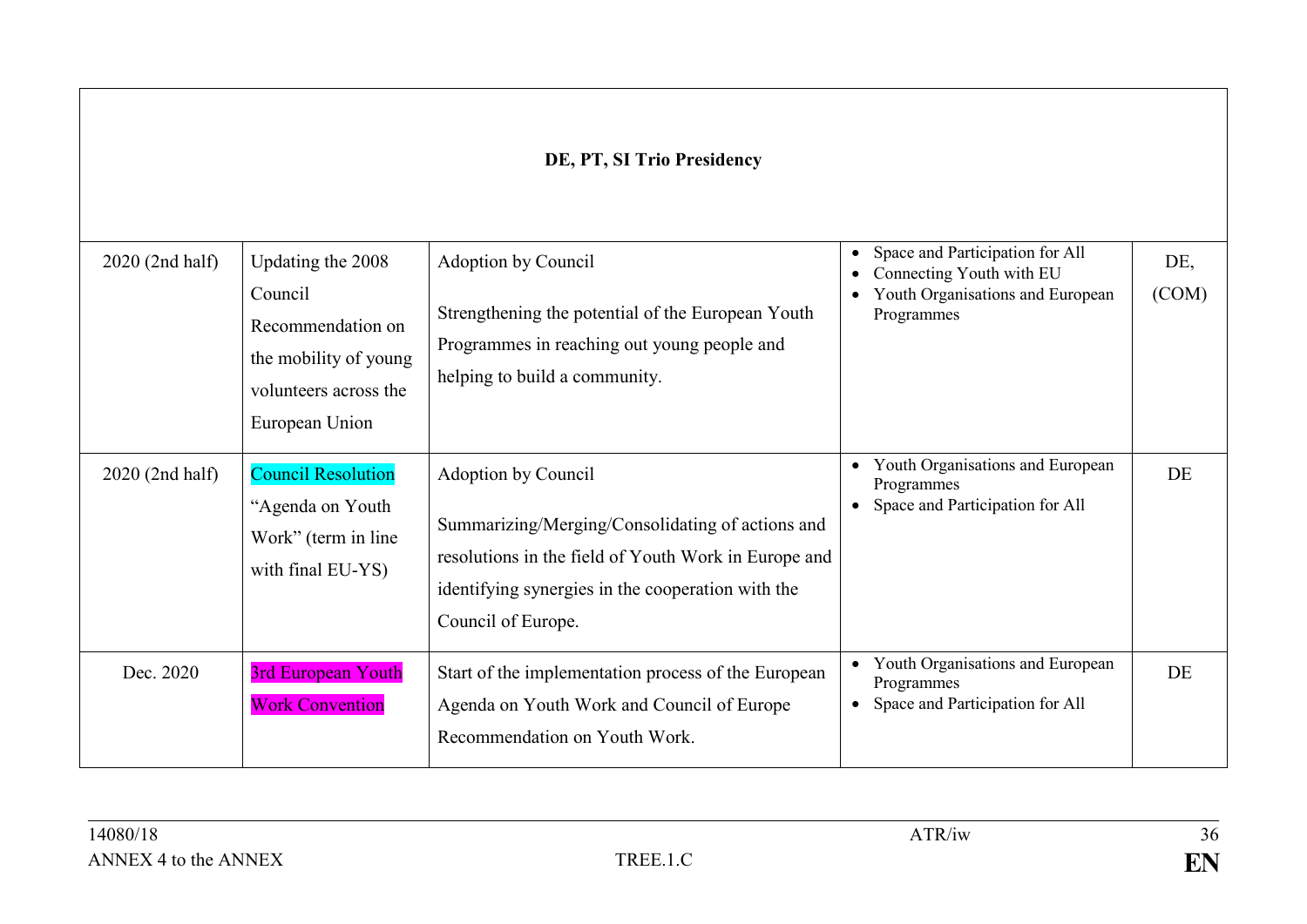| 2020 (2nd half)  | <b>Council Conclusions</b><br>on youth and<br>democracy                                                                                     | Adoption by Council                                                                                                                  | Connecting EU with Youth<br>$\bullet$<br>Space and Participation for All<br>$\bullet$                 | DE         |
|------------------|---------------------------------------------------------------------------------------------------------------------------------------------|--------------------------------------------------------------------------------------------------------------------------------------|-------------------------------------------------------------------------------------------------------|------------|
| 2020 (2nd half)  | (poss.) Joint Meeting<br><b>DG</b> and Heads of<br>National Agencies for<br>Erasmus+ Youth in<br>Action/European<br><b>Solidarity Corps</b> | Discussion on the contribution of the new EU Youth<br>Programmes starting in 2021 reaching the political<br>aims of EU Youth Policy. | Youth Organisations and European<br>$\bullet$<br>Programmes                                           | DE         |
| 2020 or 2021     | poss.) Peer-learning<br>exercise on digital<br>youth work                                                                                   |                                                                                                                                      | Space and Participation for All<br>$\bullet$<br>Information and Constructive<br>$\bullet$<br>Dialogue | FI         |
| $2020 -$<br>2021 | Peer-learning<br>activities on national<br>solidarity activities                                                                            | Peer learning activities to exchange good practices<br>activities                                                                    | Connecting Youth with EU<br>$\bullet$<br>Youth Organisations and European<br>$\bullet$<br>Programmes  | <b>COM</b> |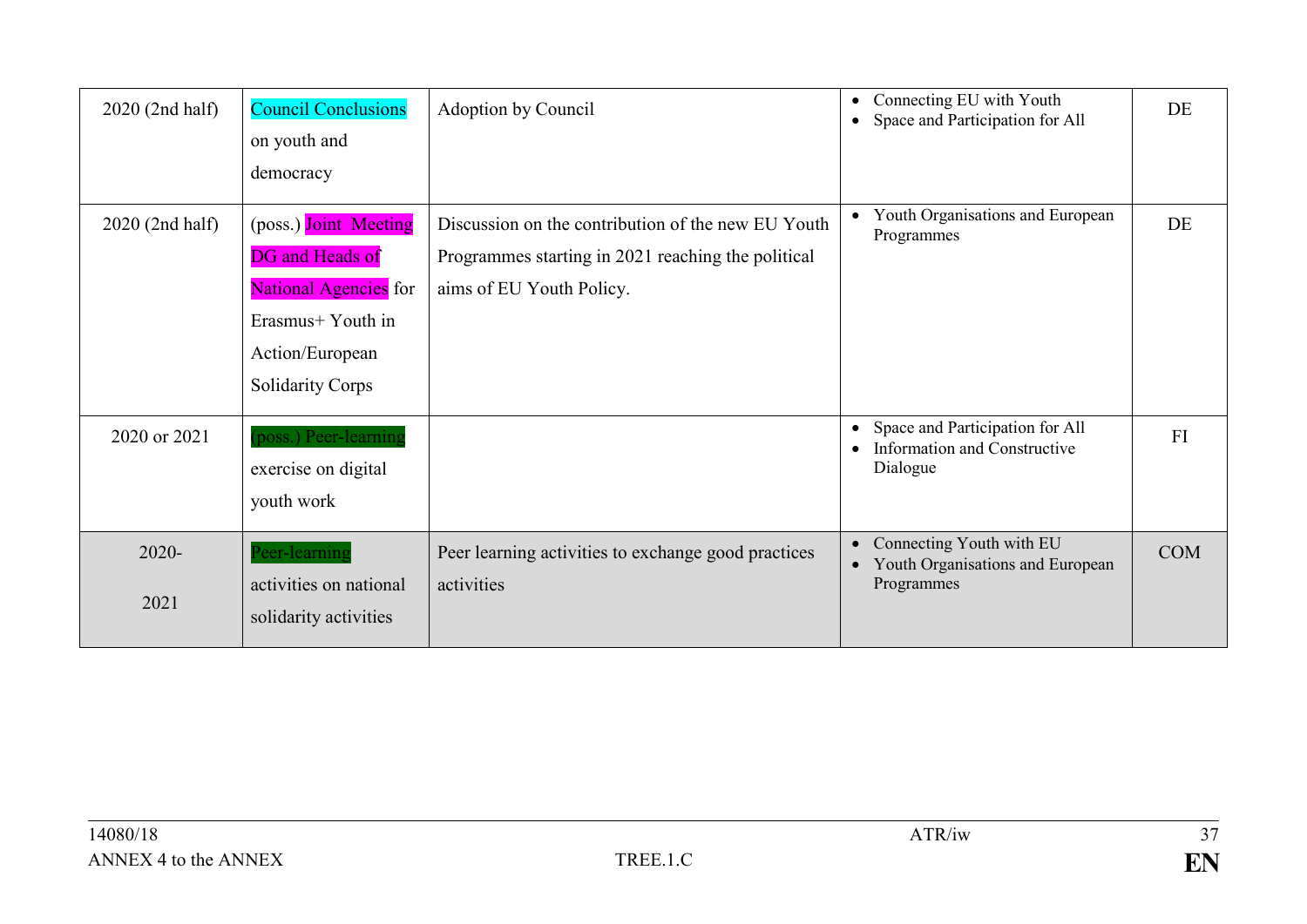| May 2021        | <b>International Seminar</b>                                                                                                                                                                             | Non-formal and informal education as tools for<br>working with young people in pursuit of the<br>Sustainable Development Goals.<br>(poss.) Presidency Conclusions                                                         | Sustainable Green Europe<br>$\bullet$<br><b>Quality Learning</b><br>$\bullet$           | <b>PT</b> |
|-----------------|----------------------------------------------------------------------------------------------------------------------------------------------------------------------------------------------------------|---------------------------------------------------------------------------------------------------------------------------------------------------------------------------------------------------------------------------|-----------------------------------------------------------------------------------------|-----------|
| 2021 (1st half) | (poss.) Council<br><b>Conclusions</b> on<br>ensuring a rights-<br>based approach to<br>youth policies                                                                                                    | Adoption by the Council<br>(having in consideration the Council conclusions on<br>promoting young people's access to rights in order<br>to foster their autonomy and participation in civil<br>society, 12 December 2014) | Quality Employment for All<br>$\bullet$<br>Space and Participation for All<br>$\bullet$ | <b>PT</b> |
| 2021 (1st half) | (poss.) Council<br>conclusions on<br>strengthening the<br>multi-level<br>governance when<br>promoting the<br>participation of young<br>people on political<br>and other decision-<br>making processes at | Adoption by the Council<br>By the occasion of the 10th anniversary of the<br>Resolution of the Council on encouraging new and<br>effective forms of participation of all young people<br>in democratic life in Europe     | Space and Participation for All<br>$\bullet$<br>Connecting Youth with EU<br>$\bullet$   | <b>PT</b> |